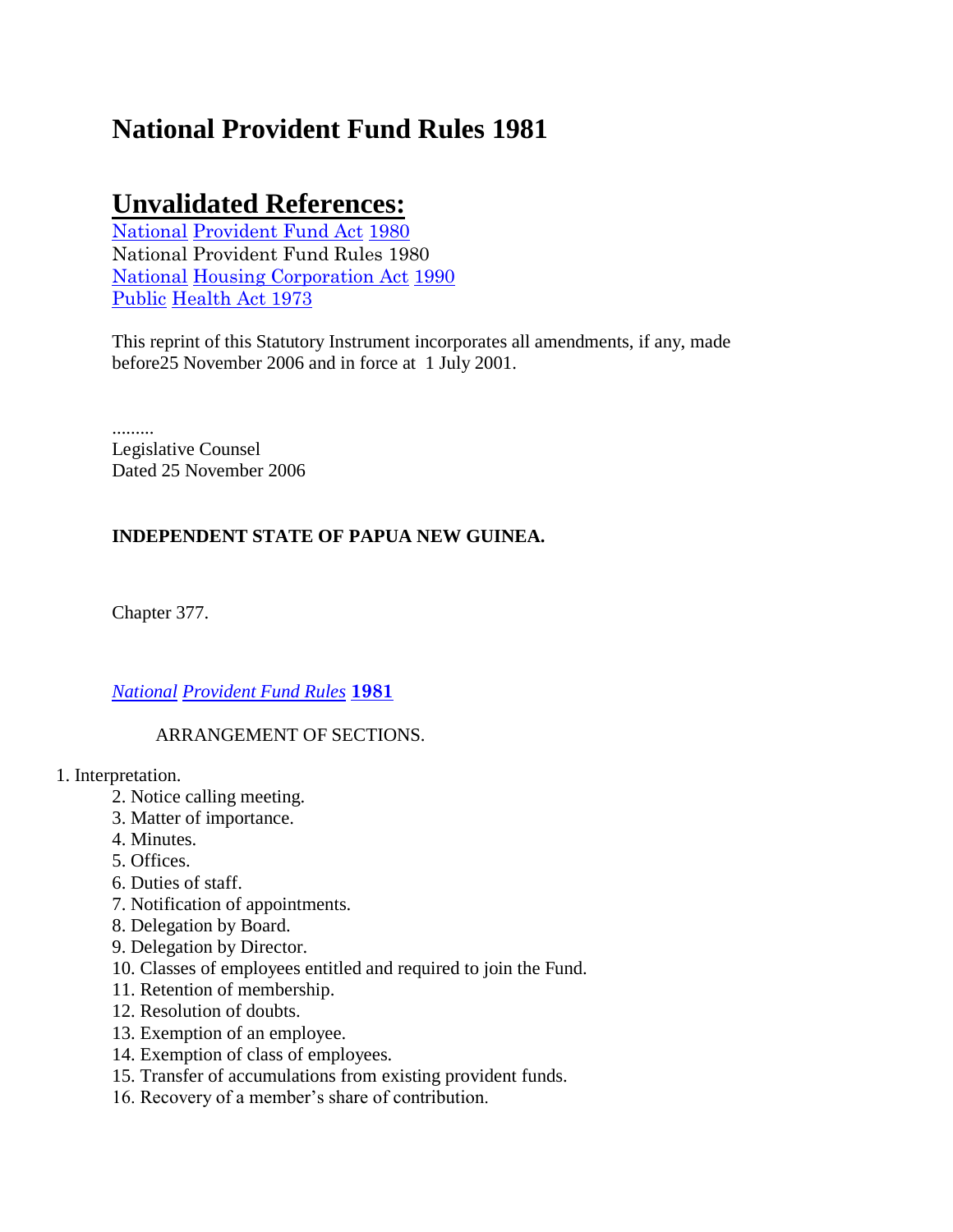- 17. Declaration by persons already employed at the time of institution of the Fund.
- 18. Declaration by person taking up employment after the Fund has been established.
- 19. Preparation of contribution records.
- 20. Duties of employers.
- 21. Employer to furnish particulars of ownership.
- 22. Allocation of registration number.
- 23. Allotment of account numbers.
- 24. Mode of payment of contributions.
- 25. Inspection of contribution schedules by member.
- 26. Production of cards and records for inspection by the Director, etc.
- 27. Supply of forms to employers.
- 28. Current account.
- 29. Central Administration Account.
- 30. Provident Fund Account.
- 31. Interest Suspense Account.
- 32. Investment of moneys.
- 33. Disposal of the Fund.
- 34. Expenses of administration.
- 35. Forms of accounts.
- 36. Audit.
- 37. Transfer of members.
- 37A. Transfer following exemption of establishment.
- 38. Budget.
- 39. Members accounts.
- 40. Interest.
- 41. Nomination.
- 42. Advance from the Fund for the purchase of a dwelling house, etc.
- 43. Title deeds to be deposited.
- 44. Excess advance to be refunded.
- 45. Misuse of advance.
- 46. Advance from the Fund to be non-refundable.
- 47. Computation of period of membership.
- 48. Circumstances in which accumulations in the Fund are payable to a member.
- 49. Special circumstances of retrenchment.
- 50. Other special circumstances in which accumulations may be paid.
- 51. Special conditions relating to bodily or mental infirmity.
- 52. Other general circumstances in which accumulations may be paid.
- 53. Conditions relating to withdrawal under Section 52.
- 54. Member who withdraws and obtains re-employment in an establishment to which Act applies.
- 55. Accumulations of a deceased member.
- 56. Payment out of Fund.
- 57. Payment to minor.
- 58. Payment to person of unsound mind.
- 59. Posthumous child.
- 60. Method of making claim.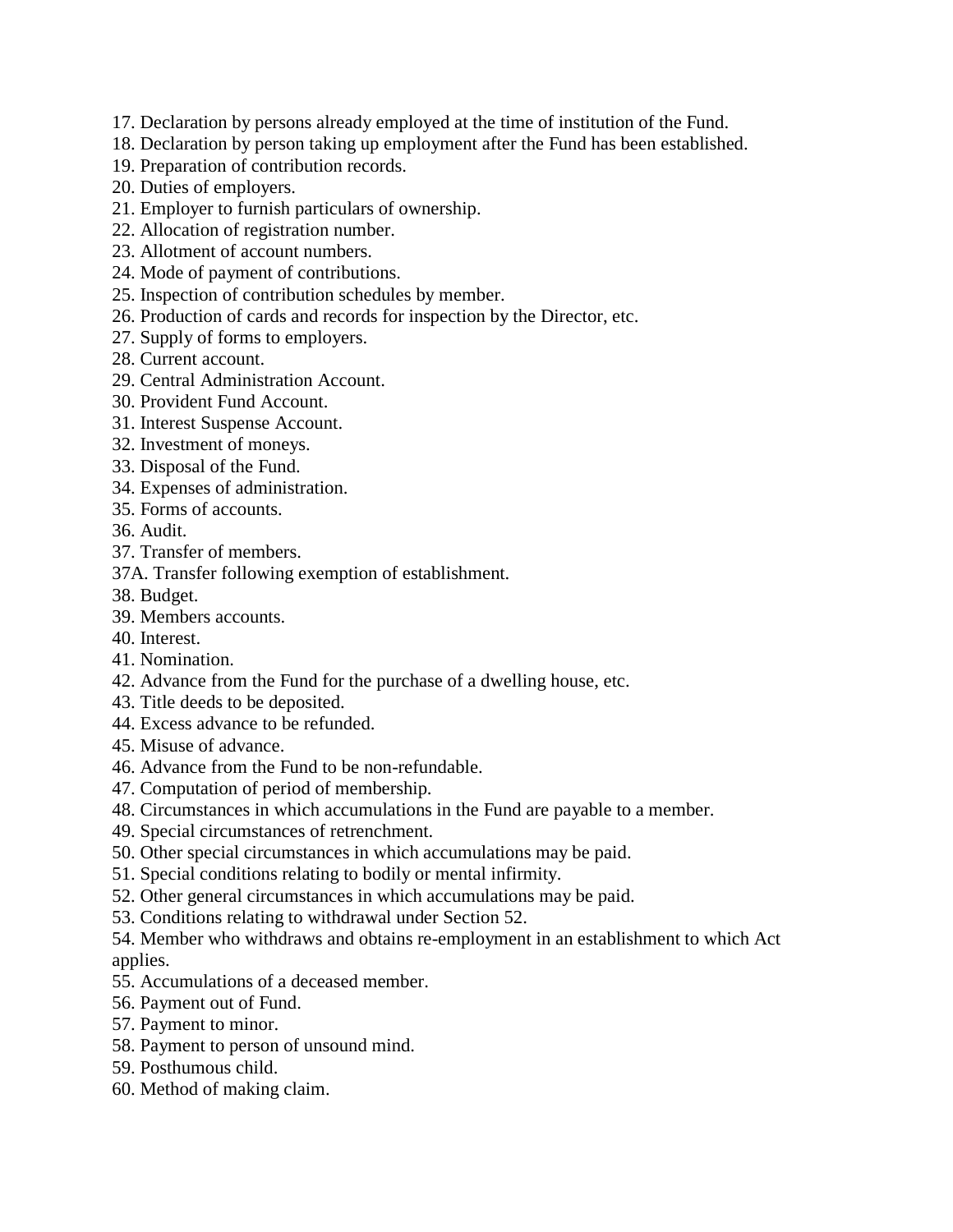- 61. Method of payment.
- 62. Unclaimed Deposits Account.
- 63. Annual statement of member"s account.
- 64. Annual Report.
- 65. Issue of copies of members" accounts, Annual Report, etc.
- 66. Punishment for failure to pay contribution, etc.
- 67. Conduct of business of the Board.
- 68. Power to issue directions.
- 69. Application for exempted establishments.
- 70. Penal interest.

#### *[National](http://www.paclii.org/pg/legis/consol_act/npfr1981303/) [Provident Fund Rules](http://www.paclii.org/pg/legis/consol_act/npfr1981303/)* **[1981](http://www.paclii.org/pg/legis/consol_act/npfr1981303/)**

MADE under the [National](http://www.paclii.org/pg/legis/consol_act/npfa1980254/) [Provident Fund Act 1980](http://www.paclii.org/pg/legis/consol_act/npfa1980254/).

Dated 200

**[PART I.](http://www.paclii.org/pg/legis/consol_act/npfa1980254/index.html#p1) –** PRELIMINARY.

#### **1.** INTERPRETATION.

In these Rules "the commencement date" means 1 July 1981, the date on which the National Provident Fund Rules 1980 came into force.

#### **PART II. –** NATIONAL PROVIDENT FUND BOARD.

#### **2.** NOTICE CALLING MEETING.

(1) A notice calling a meeting of the Board shall contain–

- (*a*) the date, time and place of the meeting; and
- (*b*) a list of the business to be transacted at the meeting.
- (2) A notice under Subsection (1) shall be sent by–
- (*a*) registered post; or
- (*b*) special messenger,

to each Trustee.

## **3.** MATTER OF IMPORTANCE.

Where the Chairman determines that any matter to be considered by the Board is of sufficient importance he may instruct the Secretary to invite any Trustee, who is unable to attend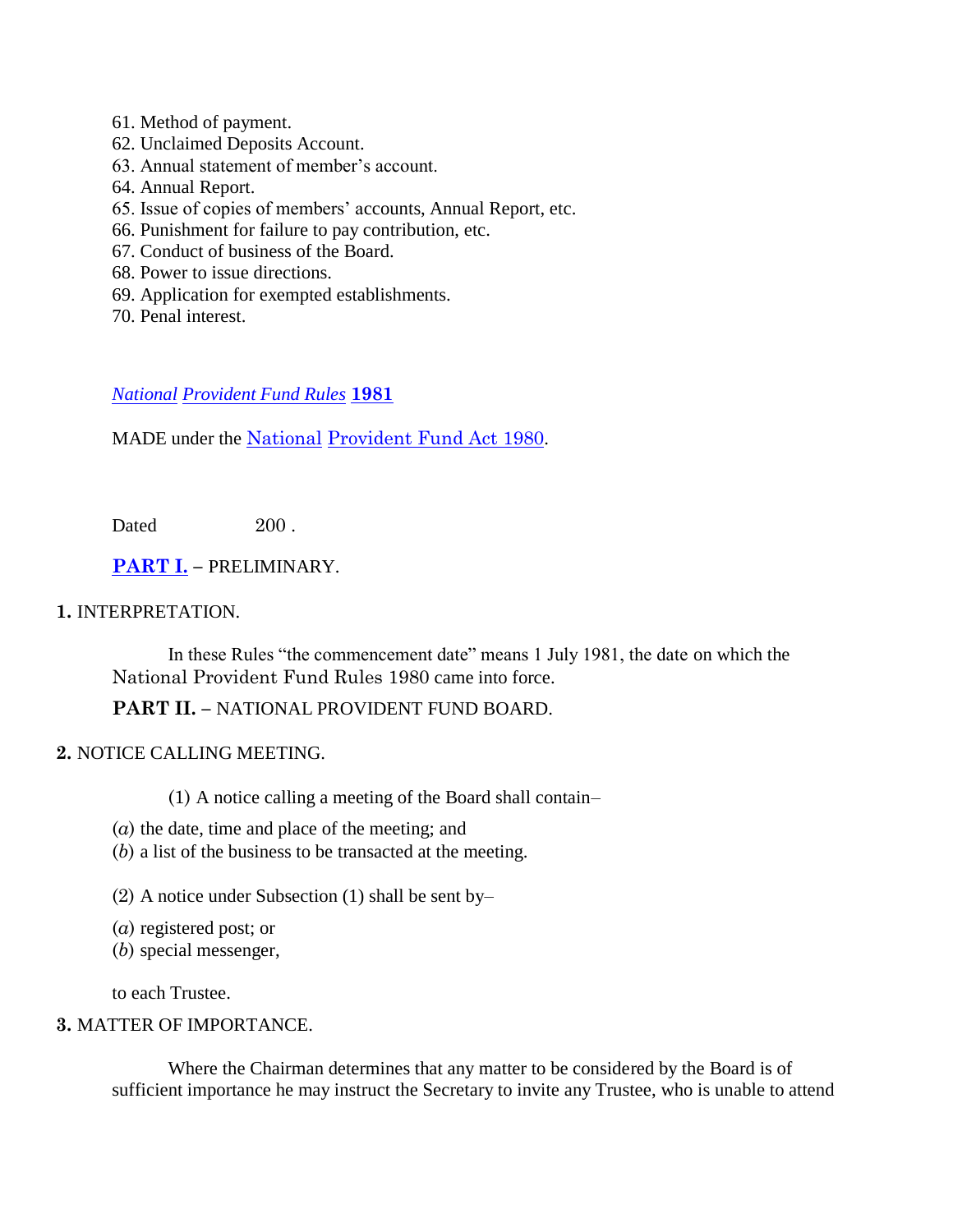the meeting at which the matter is to be decided, to submit his opinion on the matter in writing to the Chairman, and any such written opinions of absent Trustees shall be counted with the votes of Trustees present.

## **4.** MINUTES.

(1) The minutes of each meeting shall be recorded in a minute book as a permanent record.

(2) The minutes shall include the names of Trustees present at each meeting.

(3) Subject to Subsection (4), the Secretary shall send to each Trustee within one month of a meeting of the Board a copy of the minutes of the meeting.

(4) Where a further meeting of the Board is to be held within one month and 10 days of the previous meeting, the Secretary shall send to each Trustee a copy of the minutes of the previous meeting so that each Trustee receives them at least 10 days before the next meeting.

# **PART III. –** DIRECTOR AND OTHER STAFF.

**5.** OFFICES.

The Board may open such offices as it considers necessary for the proper management and operation of the Fund.

# **6.** DUTIES OF STAFF.

The Board may define the functions and duties of members of the staff.

# **7.** NOTIFICATION OF APPOINTMENTS.

(1) Notification shall be given to the Board of all staff appointments.

(2) Notification under Subsection (1) shall be given at the next meeting of the Board after the appointment is made.

#### **8.** DELEGATION BY BOARD.

(1) The Board may by resolution delegate to–

(*a*) the Chairman; and

(*b*) the Director,

all or any of its powers relating to–

(*c*) expenditure on contingencies, supplies, services and purchases required for administering the Fund; and

(*d*) the appointment of staff for the efficient administration of the Fund.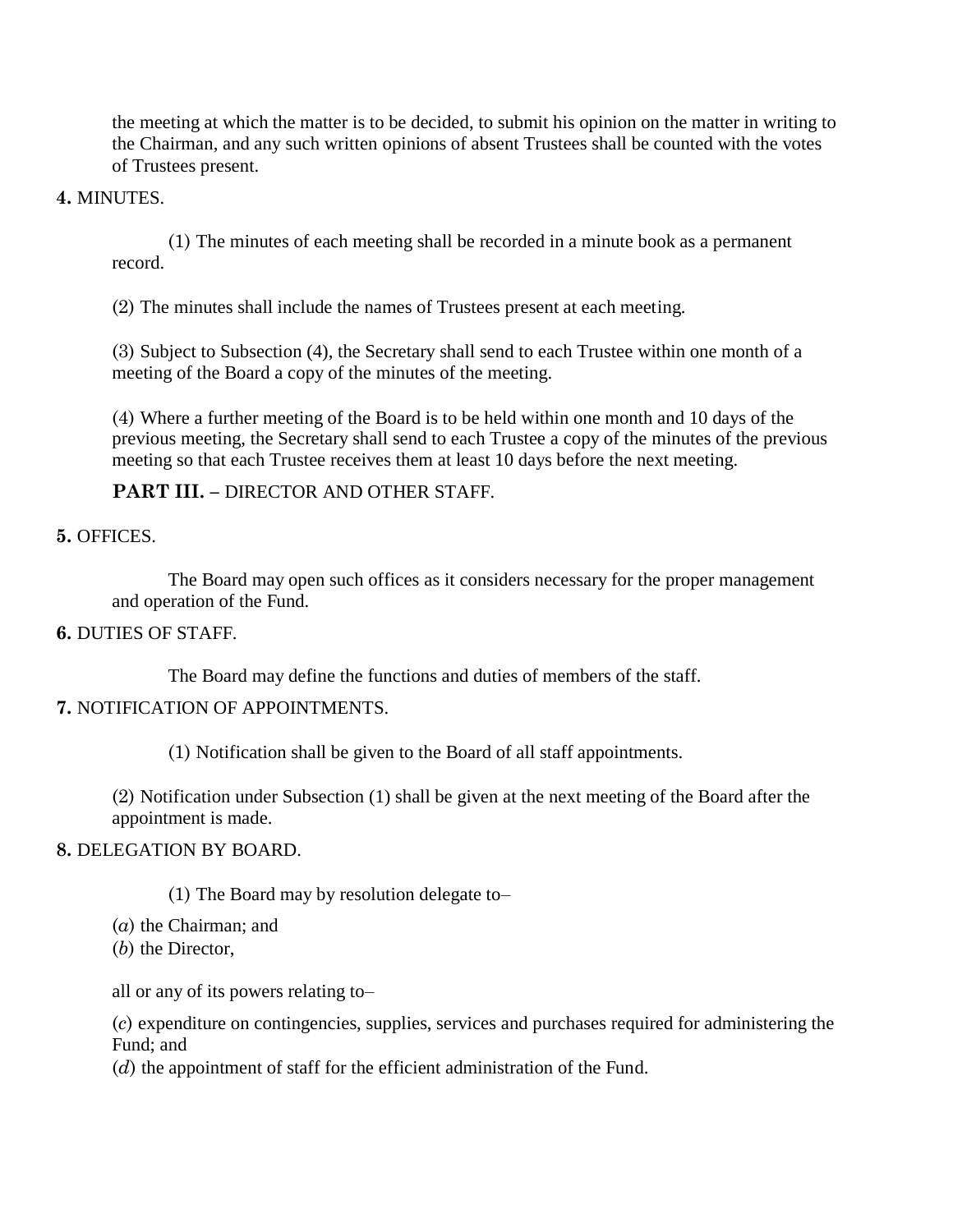$(2)$  A delegation of financial powers under Subsection  $(1)(c)$  shall be within the financial limits of the budget and shall specify the limits within which it may be operated.

## **9.** DELEGATION BY DIRECTOR.

The Director may delegate any financial or administrative powers except where delegation by him is expressly or implicitly forbidden.

# PART IV. - MEMBERSHIP OF THE FUND.

# **10.** CLASSES OF EMPLOYEES ENTITLED AND REQUIRED TO JOIN THE FUND.

(1) For the purpose of this section "continuous service" means uninterrupted service, but includes service which is interrupted by sickness, accident, authorized leave, strike which has not been declared illegal by a competent authority or involuntary unemployment.

(2) For the purpose of this section in computing the period of work for 60 days–

(*a*) periods of involuntary unemployment caused by stoppage of work due to shortage of raw materials or fuel, changes in the line of production, break down of machinery or other similar cause; or

(*b*) periods of authorized leave and authorized maternity leave for any number of days; or (*c*) Sundays and other holidays,

intervening the days of actual work shall be deemed to be days in which the employee has worked in the establishment.

(3) Subject to Subsection (4), every employee, other than an exempted employee, who is a citizen employed in or in connection with the work of an establishment to which the Act applies, who–

(*a*) has–

(i) completed three months continuous service; or

(ii) worked not less than 60 days within a period of three months or less,

in–

(iii) that establishment; or

(iv) any other establishment to which the Act applies under the same employer,

or partly in the establishment referred to in Subparagraph (iii) and partly in the other establishment referred to in Subparagraph (iv); or

(*b*) has been declared permanent in that establishment,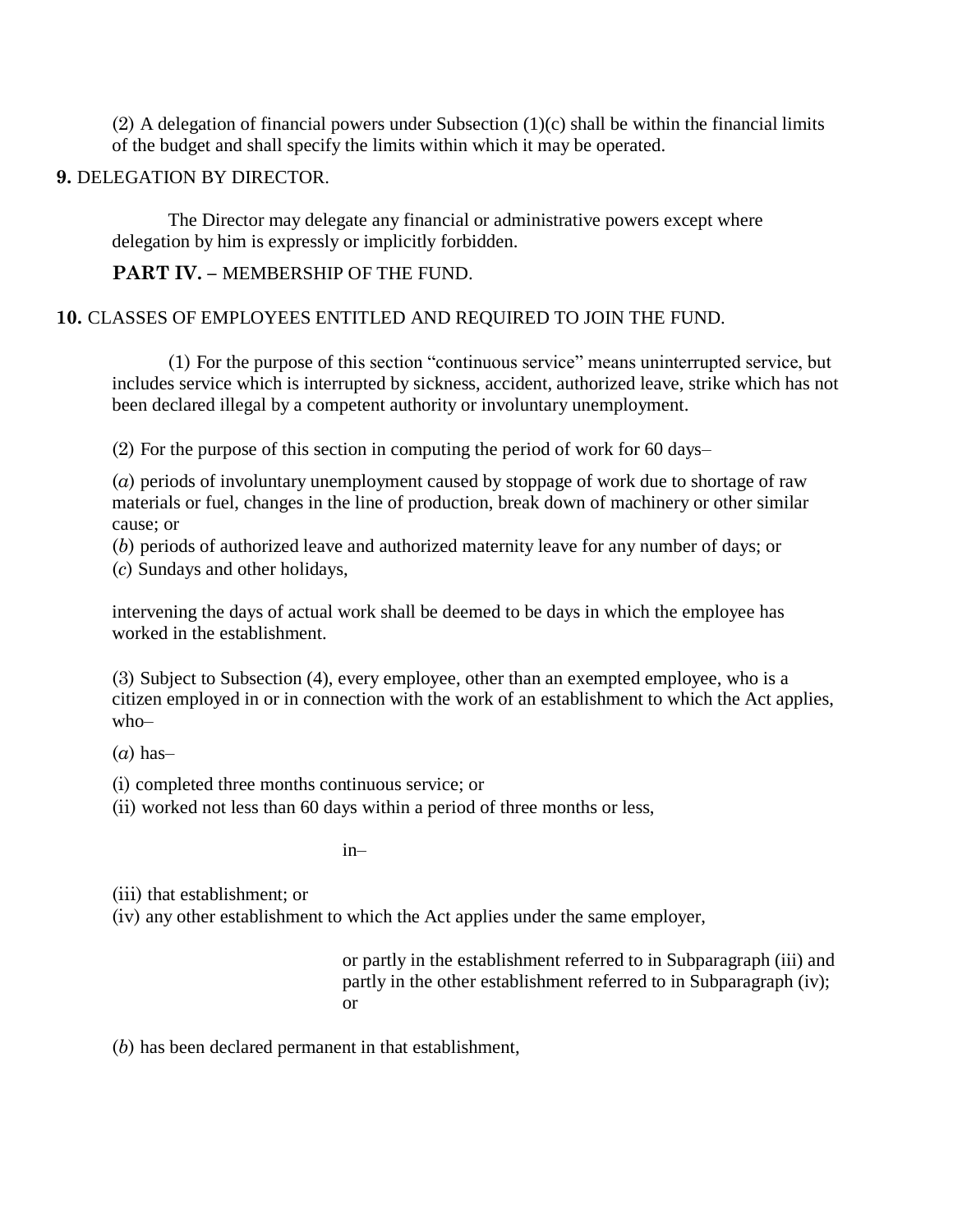whichever first happens, shall be entitled and required to become a member from the beginning of the month following that in which–

(*c*) this section comes into operation in the establishment; or

(*d*) he becomes entitled to become a member,

as the case may be.

(4) Where the Act applies to an establishment on the expiry or cancellation of an order of exemption under Section 46 of the Act, every employee who but for the exemption would have become, and continued as, a member, shall immediately become a member.

(5) An exempted employee employed in or in connection with the work of an establishment to which the Act applies shall, on ceasing to be such an employee, be entitled and required to immediately become a member.

(6) On re-election of an employee or a class of employees exempted under Section 13 or 14 to join the Fund or on the expiry or cancellation of an order made under those sections, every employee, who, but for the exemption, would have become, and continued as, a member, shall immediately become a member.

(7) Every employee who is a member of a private provident fund maintained in respect of an exempted establishment and who, but for the exemption would have become and continued as a member of the Fund shall, on joining an establishment to which the Act applies, immediately become a member.

(8) The Director may, on the joint written request of any person or employee of an establishment to which the Act applies and his employer, enrol the person as a member or allow him to contribute at a higher rate and then the employee shall be entitled to the benefits and shall be subject to the conditions of the Fund.

(9) An employee, who is a non-citizen, employed in or in connection with the work of an establishment to which the Act applies, who–

(*a*) has–

(i) completed three months continuous service; or

(ii) worked not less than 60 days within a period of three months or less,

in–

(iii) that establishment; or

(iv) any other establishment to which the Act applies under the same employer,

or partly in the establishment referred to in Subparagraph (iii) and partly in the other establishment referred to in Subparagraph (iv); and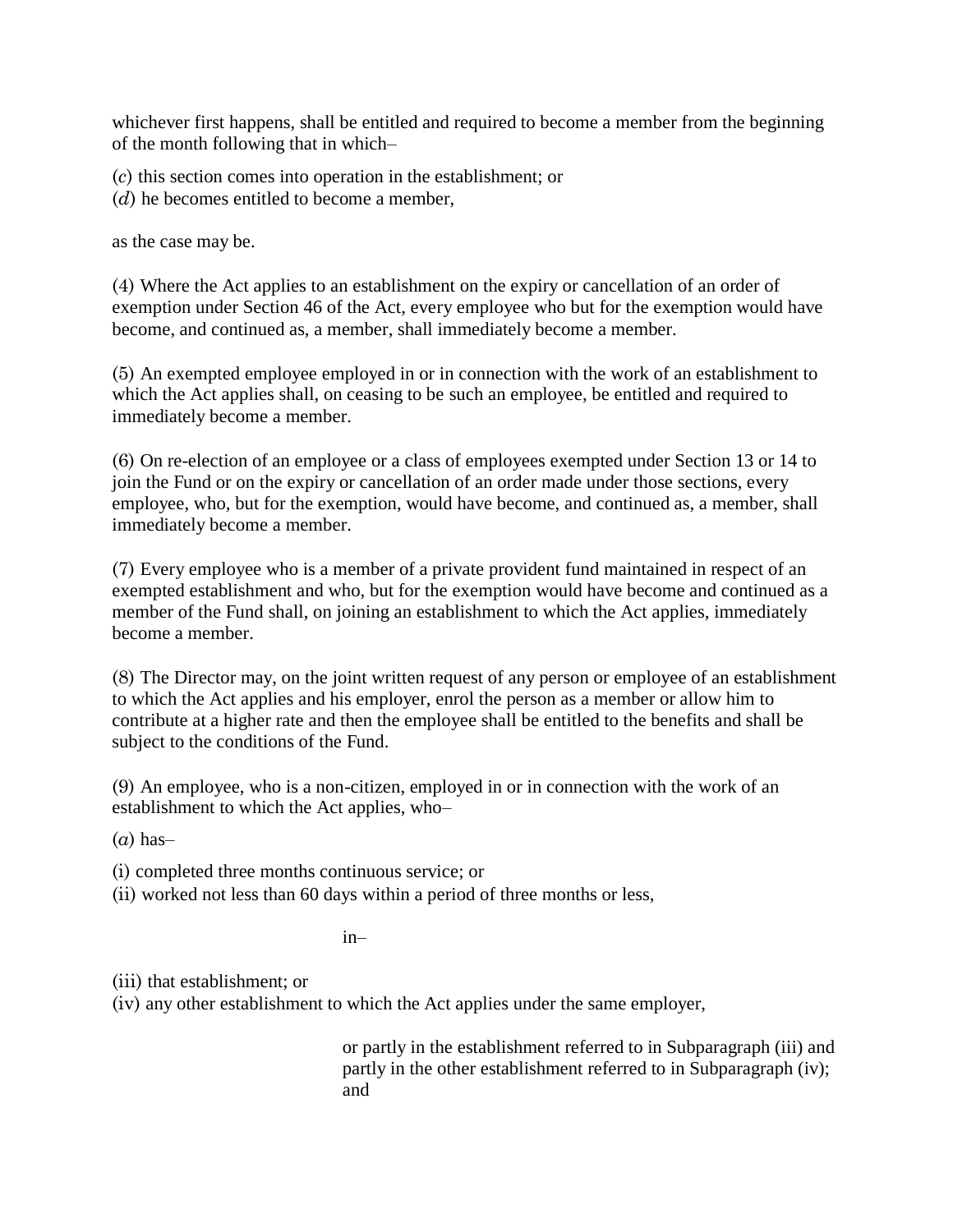(*b*) is not in enjoyment of a scheme providing retirement benefits similar to those provided under the Act; and

(*c*) has by written notice to his employer requested that he be enrolled as a member,

shall be entitled to become a member from the beginning of the month following that in which–

(*d*) this section comes into operation in the establishment; or

(*e*) he becomes entitled to become a member,

as the case may be.

## **11.** RETENTION OF MEMBERSHIP.

(1) A member shall continue to be a member until he withdraws, under Part IX of the Act, the amount standing to his credit in the Fund or is covered by a notification of exemption under Section 42 of the Act or an order of exemption under Section 13 or 14.

(2) In an establishment to which this Act applies–

(*a*) every member who is an employee, other than an exempt employee, shall contribute to the Fund; and

(*b*) the contribution in respect of the member shall also be payable to the Fund by the employer,

in accordance with the rate specified in Part V of the Act.

## **12.** RESOLUTION OF DOUBTS.

(1) Subject to Subsection (2), where any question arises–

(*a*) whether an employee is entitled or required to become or continue as a member; or

(*b*) as regards the date from which he is so entitled or required to become a member,

the decision of the Director or officers subordinate to the Director, authorized by him for the purpose, is final.

(2) A decision shall not be given under Subsection (1) unless both the employer and employee have been heard.

# **13.** EXEMPTION OF AN EMPLOYEE.

(1) Subject to this section, the Director may by an order and subject to such conditions as may be specified, exempt from the operation of the relevant provisions of the Act an employee to whom the Act applies, on receipt of application in Form SF1 from the employee.

(2) An exemption shall be granted only where an employee is entitled to a benefit in the nature of a provident fund, gratuity or old age pension according to the rules of the establishment and the benefits, separately or jointly, are on the whole not less favourable than the benefits provided by the Fund.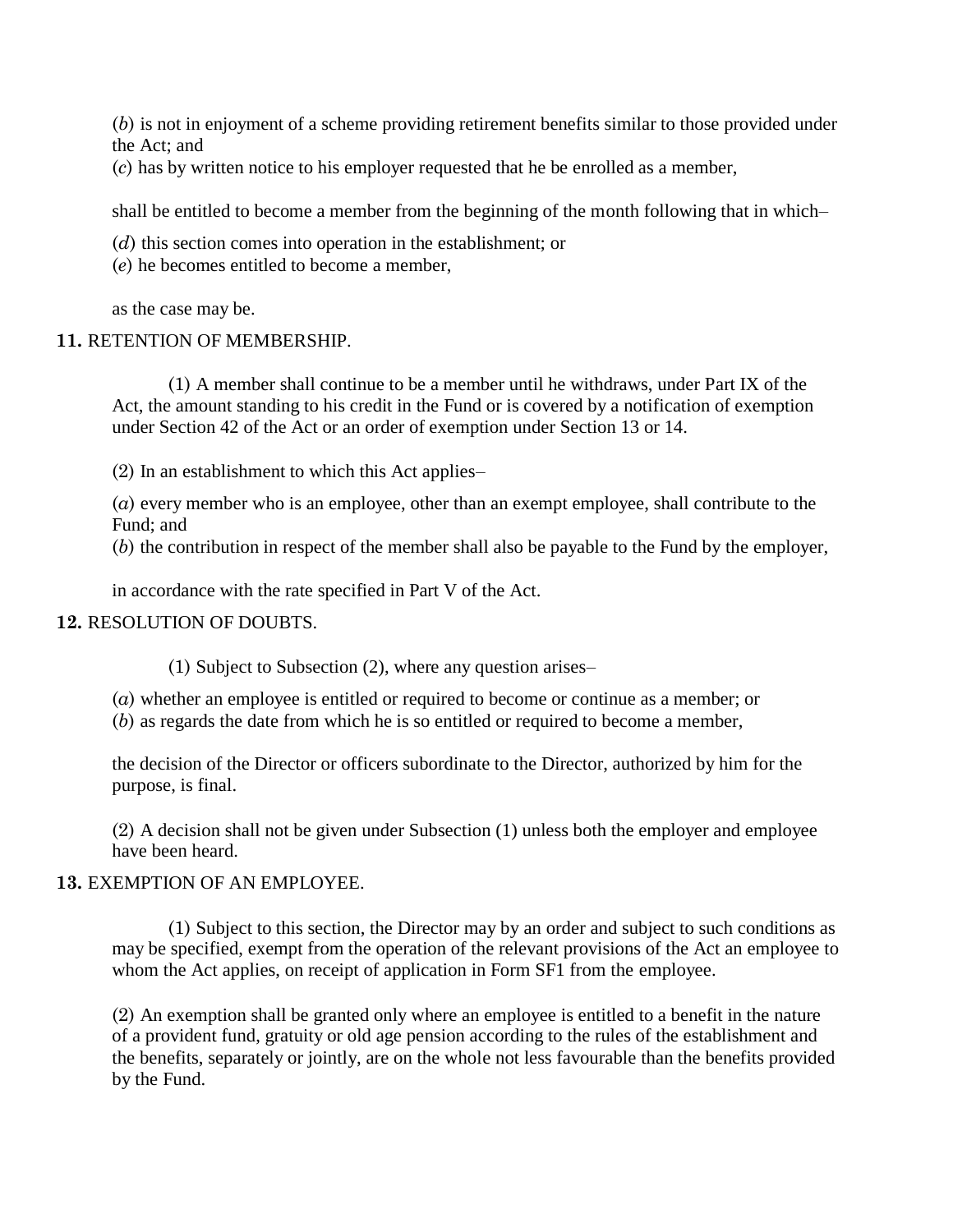(3) Where an employee is exempted under this section the employer shall, in respect of the employee, maintain accounts, submit returns, provide facilities for inspection, and invest provident fund collections in such manner as the Director directs.

(4) An employee exempted under this section may by an application to the Director make a declaration that he will become a member.

(5) An employee shall not be granted exemption or permitted to apply out of exemption more than once on each account.

## **14.** EXEMPTION OF CLASS OF EMPLOYEES.

(1) Subject to this section, the Director may, by order and subject to such conditions as may be specified in the order, exempt from the operation of all or any of the relevant provisions of the Act, any class of employees to whom the Act applies.

(2) An exemption under this section shall only be granted where the class of employees is entitled to benefits in the nature of a provident fund, gratuity or old age pension according to the rules of the establishment and such benefits separately or jointly are on the whole not less favourable than the benefits provided by the Fund.

(3) Where any class of employees is exempted under this section, the employer shall in respect of that class of employees maintain accounts, submit returns, provide facilities for inspection, and invest provident fund collections in such manner as the Director directs.

(4) A class of employees exempted under this section or the majority of employees constituting that class may, by an application to the Director, make a declaration that the class of employees will become members.

(5) A class of employees shall not be granted exemption or permitted to apply out of exemption more than once on each account.

# **15.** TRANSFER OF ACCUMULATIONS FROM EXISTING PROVIDENT FUNDS.

(1) Every authority in charge of, or entrusted with the management of, any provident fund in existence on 30 June 1980, the accumulations of which are to be transferred to the Fund under the Act shall, before the commencement date, or such later date as the Director fixes–

(*a*) send to the Director a statement showing–

(i) the amount standing to the credit of each subscriber on the date of the transfer; and

(ii) the total accumulations to the credit of subscribers generally on that date; and

(iii) the advances (if any) taken by the subscribers; and

(*b*) transfer to the Board all passbooks, books of account and other documents relating to the accumulations; and

(*c*) transfer to the Fund in the manner specified in this section the total accumulations standing to the credit of the subscribers in relation to each establishment.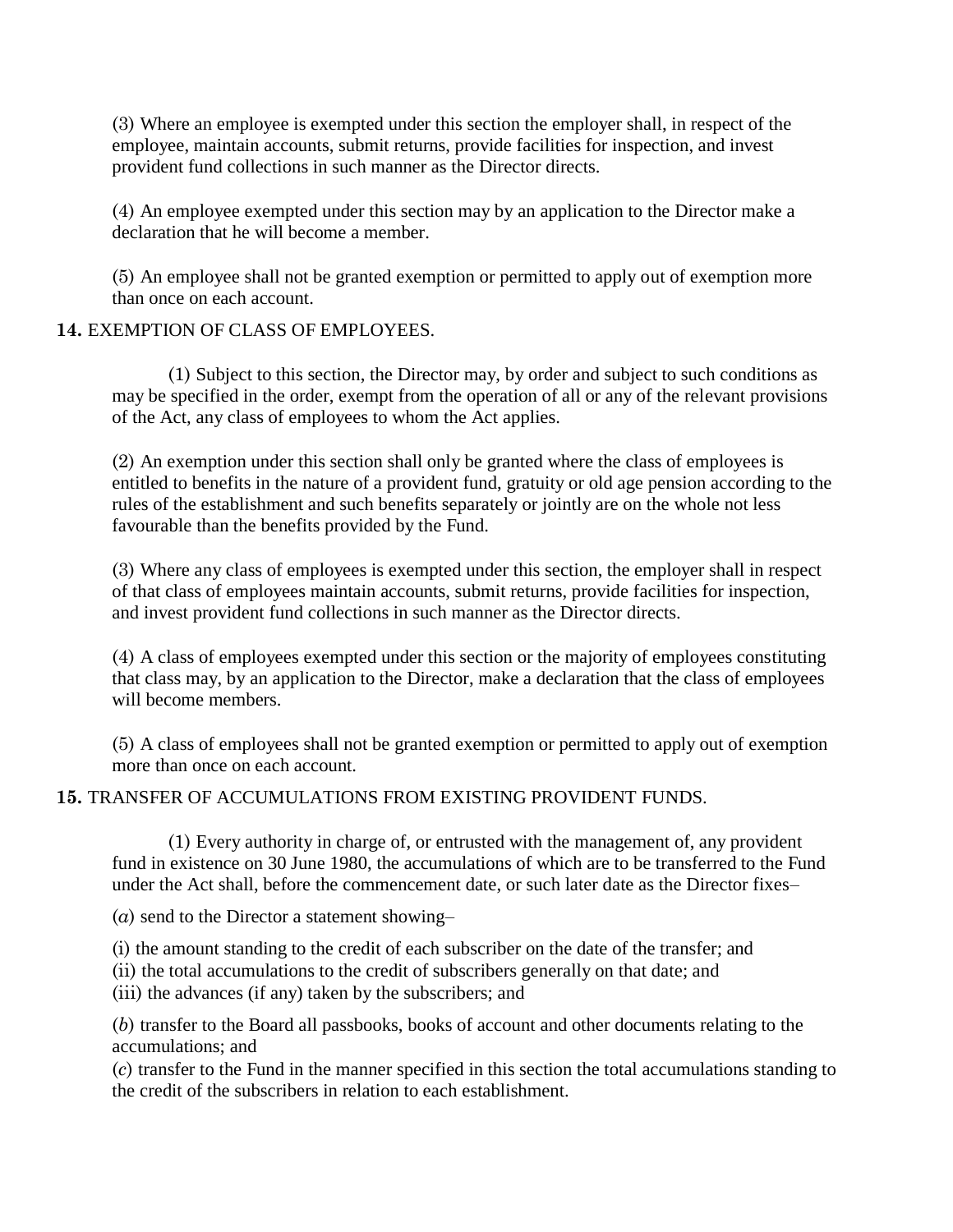(2) Subject to Subsections (3) and (4) all accumulations standing to the credit of the subscribers, however invested, shall be transferred to the Fund by the authority in cash.

(3) Where the whole or any part of the accumulations, referred to in Subsection (2), consists of investments in Government securities or in securities guaranteed by an appropriate government as regards repayments of principal and payment of interest or in both, the authority making the transfer to the Fund shall transfer those securities at the price for which they were actually purchased or transfer the sum equivalent to that price.

(4) Where the whole or any part of the accumulations, referred to in Subsection (2), consists of investments in securities not bearing the guarantee of an appropriate government as regards repayment of principal and payment of interest, the Government may, in exceptional cases, allow acceptance of the transfer of the securities from the authority making the transfer to the Fund at the price for which they were actually purchased.

(5) Any cash transferred under Subsection (2)–

(*a*) shall be deposited to the credit of the Board in any office or branch of the Bank of Papua New Guinea or bank nominated for the Fund and the receipt obtained in respect of the cash shall be forwarded to the Director; and

(*b*) where there is no office, or branch of either of the Banks at the place where the establishment is situated–shall be credited to the Board by means of a Bank of Papua New Guinea Governmental Draft at par.

(6) The accumulations transferred to the Fund in accordance with this section shall be credited to the account of each of the members, to the extent to which he may be entitled, having regard to the statement furnished by the authority making the transfer.

(7) Where the accumulations in any provident fund referred to in Subsection (1) have been transferred to the Fund, the Director may, by notice in the National Gazette declare that the subscribers of the provident fund have become members and that the accumulations have become vested in the Board.

**PART V. – CONTRIBUTIONS.** 

# **16.** RECOVERY OF A MEMBER"S SHARE OF CONTRIBUTION.

(1) Subject to this section, the amount of a member"s contribution paid by the employer shall, notwithstanding the provisions of the Act or any other law or any contract to the contrary, be recoverable by means only of deduction from the pay of the member.

(2) Subject to Subsection (3) deductions for contribution may not be made from any pay other than that paid in respect of the period or part of the period in respect of which contribution is payable.

(3) Where, by an accidental mistake or clerical error, a deduction has not been made from a pay other than that paid in respect of the period for which the contribution has been paid or is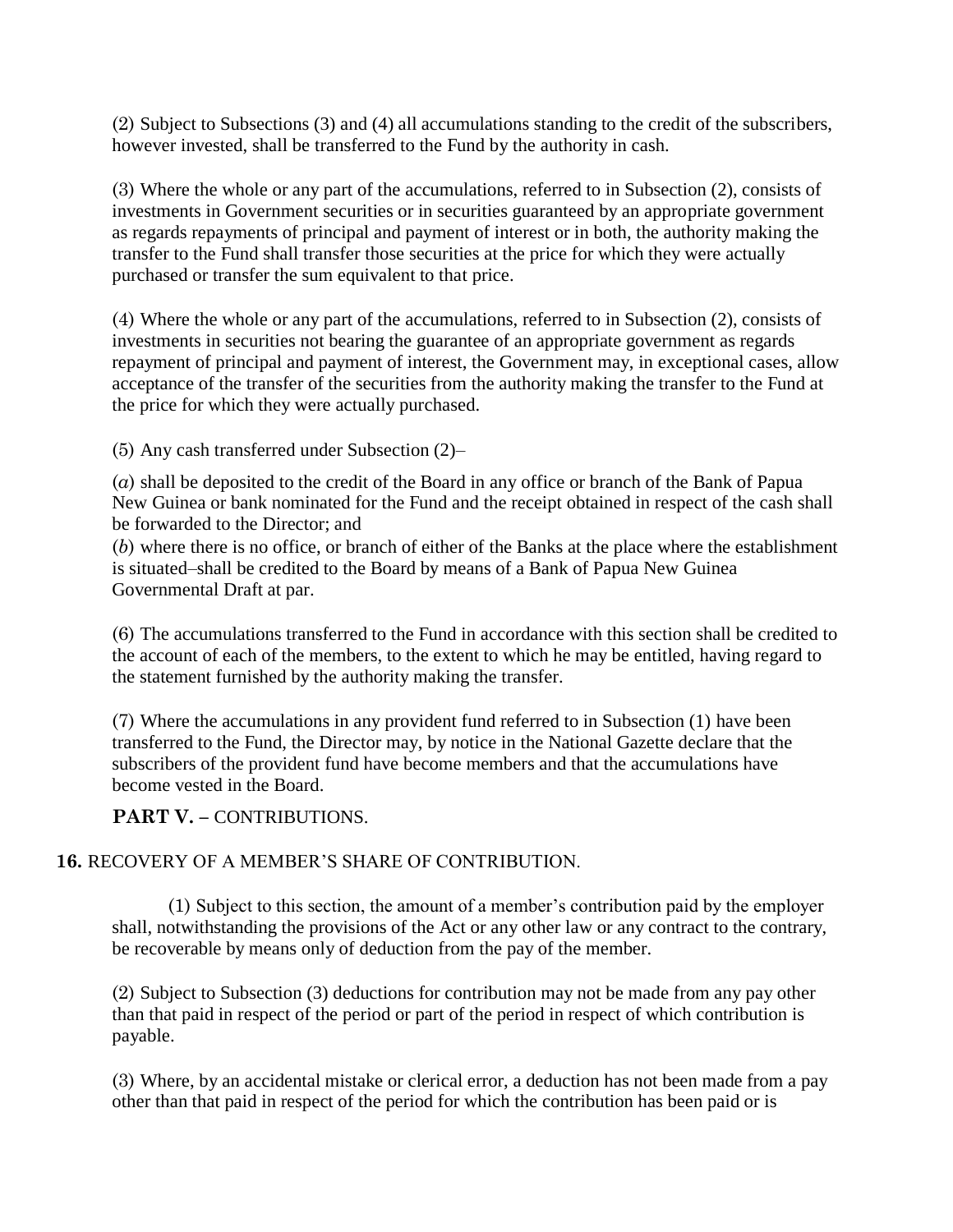payable, the employer or an agent, with the written consent of an Inspector, is entitled to recover the employee"s share from a subsequent pay.

(4) Deductions made from the pay of a member paid on a daily, weekly or fortnightly basis should be totalled up to indicate the monthly deductions.

(5) Any sum deducted by an employer, or an agent, from the pay of an employee under the Act shall be deemed to have been entrusted to him for the purpose of paying the contribution in respect of which it was deducted.

## **PART VI. –** DECLARATION, CONTRIBUTION RECORDS AND RETURNS.

## **17.** DECLARATION BY PERSONS ALREADY EMPLOYED AT THE TIME OF INSTITUTION OF THE FUND.

On the date of coming into operation of the Fund, every person who is required or entitled to become a member shall be asked by his employer to furnish and shall, on such demand, furnish to him for communication to the Director, in Form SF2, particulars concerning himself and his nominee, and the employer shall enter the particulars in the form and obtain the signature and left thumb impression (in the case of an illiterate person left thumb impression only) of the person concerned duly witnessed and countersigned by the employer.

# **18.** DECLARATION BY PERSON TAKING UP EMPLOYMENT AFTER THE FUND HAS BEEN ESTABLISHED.

(1) Before taking any person into employment, the employer in relation to an establishment shall ask him to state in writing whether or not he is a member, and if he is, to produce his membership card containing his account number and name, and to furnish particulars of his last employer.

(2) Where the person is unable to produce his membership card he shall provide particulars regarding himself and his nominee required for completion of Form SF2 to be forwarded to the Director, and the employer shall complete the form and obtain the signature and left thumb impression (in the case of an illiterate person left thumb impression only) of the person concerned.

#### **19.** PREPARATION OF CONTRIBUTION RECORDS.

Each employer shall prepare such contribution records as may be specified by the Director, in respect of every employee in his employment at the commencement date or who is taken into employment after that date and who is required or entitled to become or is a member, including those who produce an account number and in respect of whom no fresh declaration form is prepared.

#### **20.** DUTIES OF EMPLOYERS.

(1) Every employer shall send to the Director, within 15 days of the date gazetted to do so, a return on Form SF5 of the employees required or entitled to become members showing–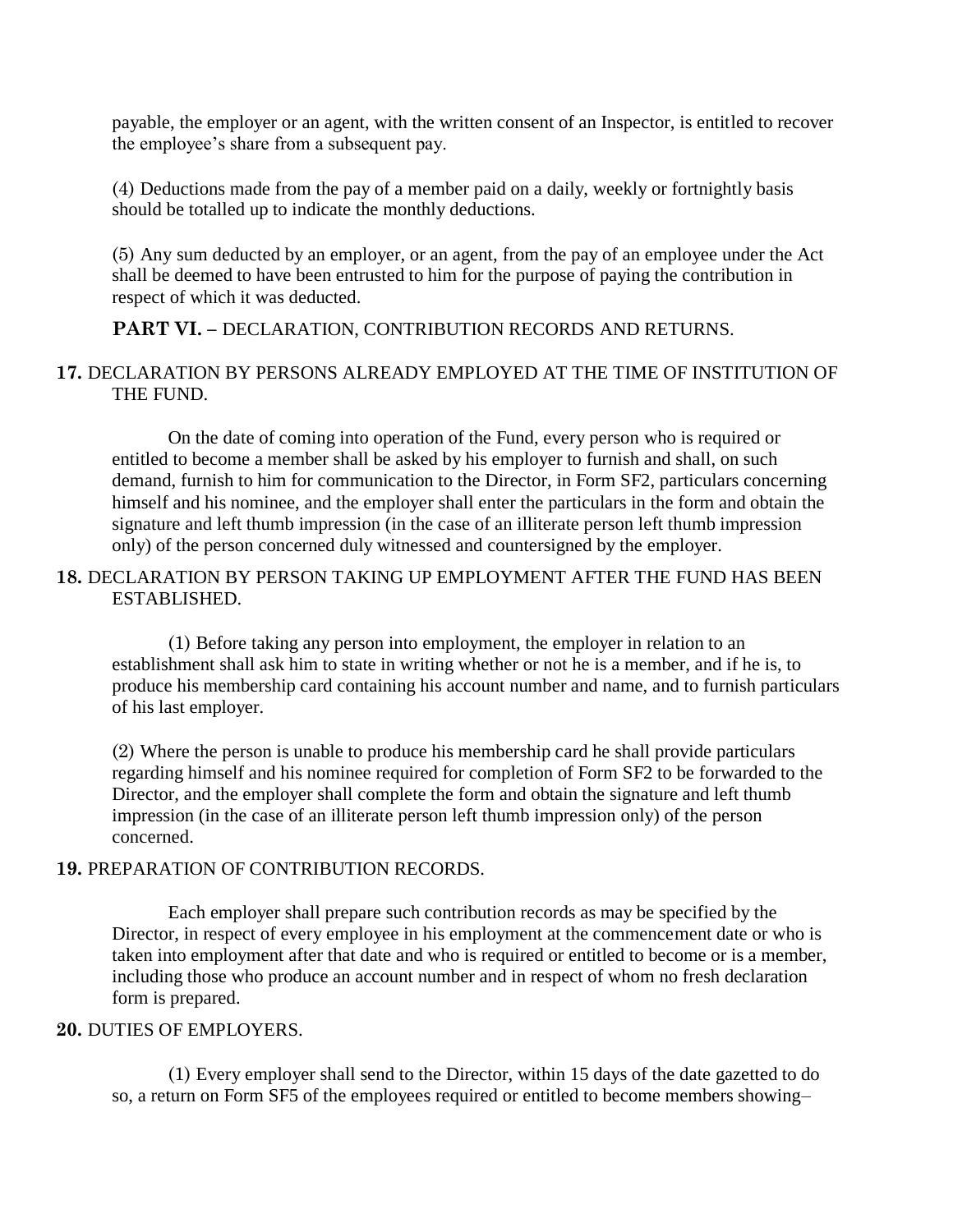(*a*) the basic pay and details of other allowances paid to each of such employees; and (*b*) such other details as may be required.

(2) Subject to Subsection (3), every employer shall send to the Director within 15 days of the close of each month a return–

 $(a)$  in Form SF5A $-$ 

(i) of the employees who became members for the first time during the preceding month; and (ii) the declarations in Form SF2 furnished by qualifying employees; and

(*b*) in Form SF6–of the employees leaving the service of the employer during the preceding month.

(3) If there is no employee who becomes a member for the first time or there is no employee leaving the service of the employer during the preceding month, the employer shall send a 'NIL' return.

(4) Every employer shall maintain–

(*a*) an inspection notebook in such form as the Director specifies, for an Inspector to record his observations on his visit to the establishment; and

(*b*) such registers in respect of his employees as are specified by the Director from time to time.

(5) Every employer shall maintain such accounts in relation to the amounts contributed to the Fund by him and by his employees as the Director, from time to time, directs, and it is the duty of every employer to assist the Director in making such payments from the Fund to his employees as are sanctioned by or under the authority of the Board.

(6) Notwithstanding this section, the Board may issue such directions to employers generally as it considers necessary or proper for the purpose of implementing the Act, and it is the duty of every employer to carry out such directions.

# **21.** EMPLOYER TO FURNISH PARTICULARS OF OWNERSHIP.

(1) Every employer in relation to an establishment to which the Act applies on the date of coming into operation of the Fund, or to which it is applied after that date, shall furnish to the Director–

(*a*) within 15 days of the date gazetted to do so–in Form SF3, particulars of all the branches and departments, owners, occupiers, directors, partners, manager or any other person or persons who have the ultimate control over the affairs of the establishment together with any other details required; and

(*b*) an intimation of any change in those particulars within 15 days of the change,

by registered post and in such other manner as may be specified by the Director.

(2) Every person becoming or again becoming an employer after the commencement date shall comply with the requirements of Subsection (1) within 15 days of becoming such an employer.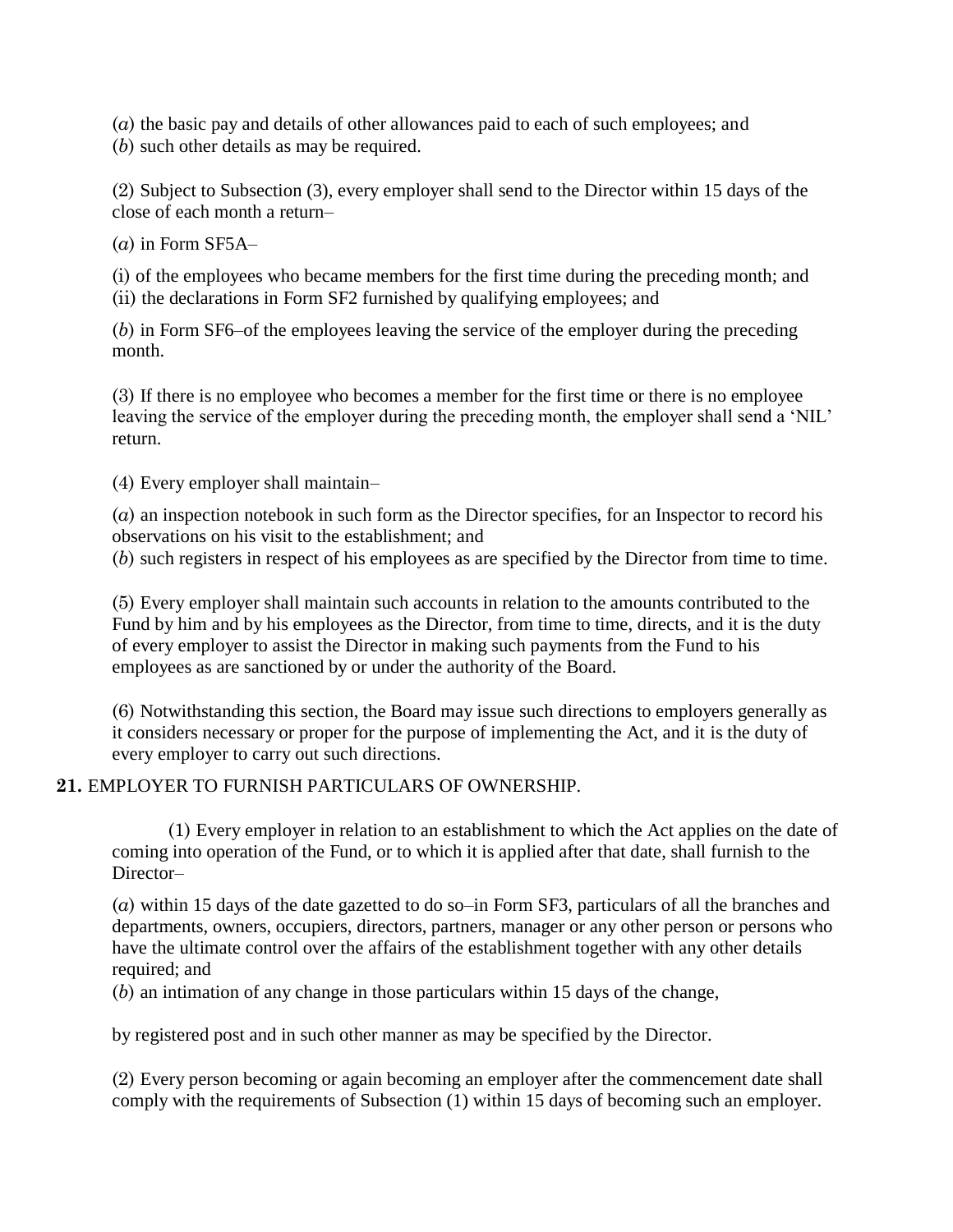## **22.** ALLOCATION OF REGISTRATION NUMBER.

The Director shall register and allocate to each employer, a registration number to be used in all correspondence with the Fund.

## **23.** ALLOTMENT OF ACCOUNT NUMBERS.

On receipt of the information referred to in Sections 17, 18 and 20 the Director shall–

(*a*) promptly allot an account number to each employee who is entitled to become a member; and

(*b*) forward to the member through the employer a membership card containing his name and account number.

## **24.** MODE OF PAYMENT OF CONTRIBUTIONS.

(1) The employer shall, before paying the member his pay in respect of any period or part of a period for which contributions are payable, deduct the employee"s contribution from his pay which, together with his own contribution, he shall, within 15 days of the close of every month, pay to the Fund by bank drafts or cheques or postal orders on account of contributions.

(2) Where payment is made by a cheque on an outstation bank, the actual bank collection charges (if any) in respect of the contribution shall be included in the amount for which the cheque is drawn.

(3) Where there is no branch of the Bank of Papua New Guinea at the station where the establishment is situated, the employer shall pay to the Fund the amount referred to in Subsection (1) or (2) by means of a Bank of Papua New Guinea Governmental Draft at par on account of contributions.

(4) All payment of contributions to the Fund shall be accompanied by Form SF7 duly completed or by such other forms as the Director from time to time specifies.

(5) A receipt for each sum paid to the Fund shall be given by the Director.

(6) The Director shall provide to employers–

(*a*) Employees Contribution Form SF7; and

(*b*) six-monthly pre-printed schedules of all members registered with that employer in Form SF8; and

(*c*) such supplementary schedules as are necessary from time to time.

(7) Every month the employer shall enter on the schedule the amount payable to the Fund in respect of each employee.

(8) Every month every employer shall complete the Employer Contributions Form SF7, by entering on it–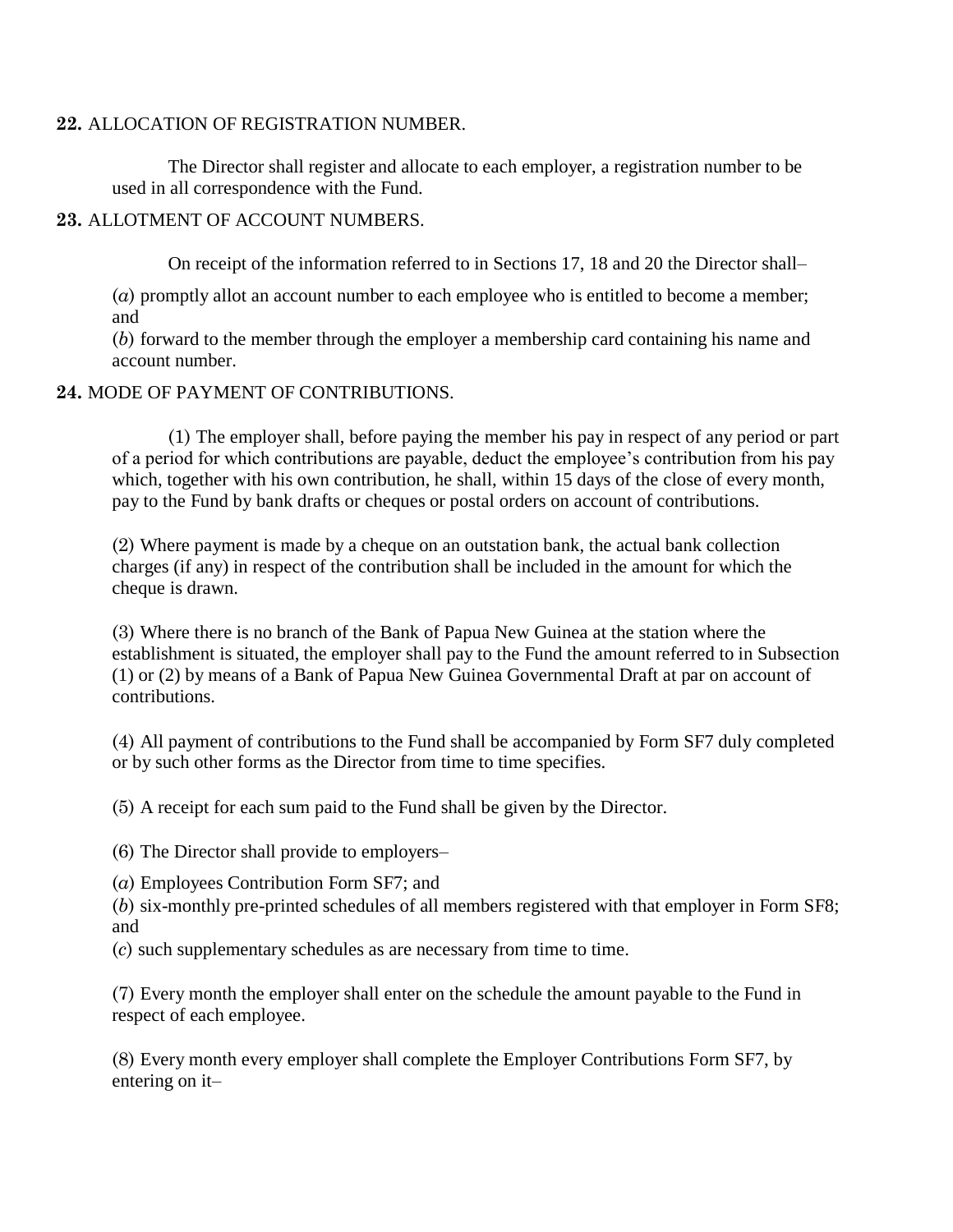(*a*) the total of the amounts payable in respect of all his employees for that month; and (*b*) any penalties, bank collection charges (if any) and other charges,

and forward it with a remittance for the total amount to reach the Director within 15 days of the end of the month as specified in Subsection (1).

(9) Every employer shall keep duplicate copies of schedules and employer contribution forms.

(10) Where, during the currency of any schedule referred to in Subsection (6), any employee leaves the service of the employer, the employer shall–

(*a*) strike through the space against that employee"s name for the remaining months of the half year for which no contributions are due; and

(*b*) enter the total of contributions in respect of that employee in one final column of the schedule.

(11) At the end of each six months period, each employer shall–

(*a*) complete the schedule referred to in Subsection (6) by adding together the amounts payable in respect of each employee during the half year to which the schedule relates; and

(*b*) enter the total calculated under Paragraph (a) in the final column of Form SF8; and

(*c*) enter manually, details of those of his employees for whom no pre-printed schedule has been received; and

(*d*) add such totals and enter the grand total in the space provided; and

(*e*) detach the schedule from its duplicate and forward it to the Director within 15 days of the expiry of the six month period to which it relates.

(12) Where an establishment ceases to be liable to pay contributions under the Act or closes down it shall immediately dispatch to the Director completed schedules and employer contribution forms together with all remittances due to the Fund.

(13) Where during any half-year an employee applies to withdraw the amount standing to his credit in the Fund or any person applies on his behalf, the Director may, by issue to that employee's employer of the appropriate form, require that employer to complete an interim statement of contributions setting out the amount of contributions due to that employee up to such date as may be determined and the employer shall complete and return the interim statement within 14 days of the date of its issue.

(14) Notwithstanding this section, the Director may, if the circumstances so warrant, vary the methods, forms and procedures used for payment of contributions.

# **25.** INSPECTION OF CONTRIBUTION SCHEDULES BY MEMBER.

Any member making a request to the employer to be permitted to inspect his contribution schedule himself or to have it inspected by any person duly authorized by him in writing to do so shall, within 72 hours of making the request, be permitted to do so, provided that no such request shall be considered more than once in every four calendar months.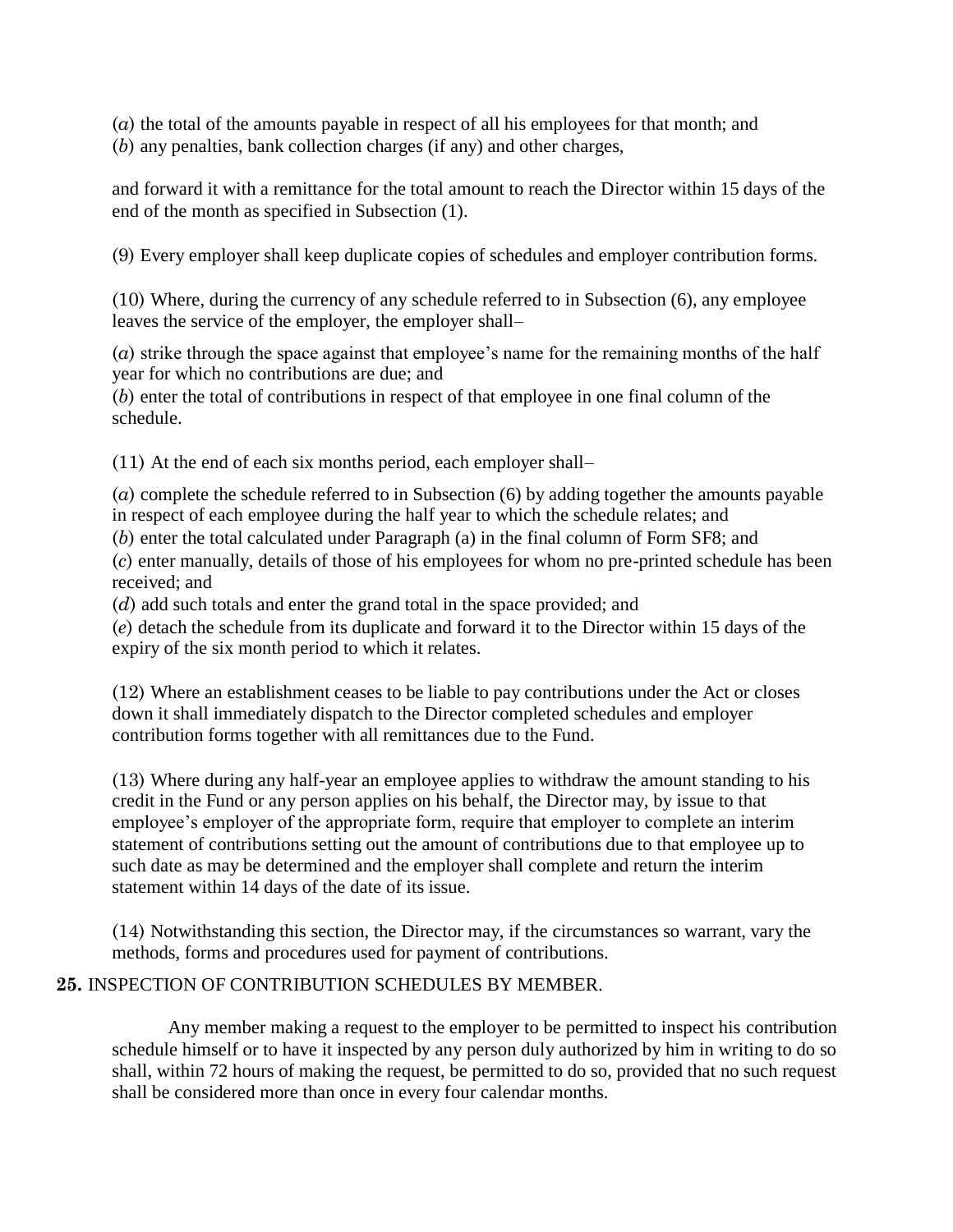#### **26.** PRODUCTION OF CARDS AND RECORDS FOR INSPECTION BY THE DIRECTOR, ETC.

Every employer, when the Director or any other officer authorized by him for the purpose or an Inspector so requests, either in person or by written notice, shall–

(*a*) produce before the Director, officer or Inspector, as the case may be, the contribution schedule of any member employed by him or any duplicate copies of employers contribution forms; and

(*b*) if so required–deliver the record to the Director, officer or Inspector, who may, if he thinks fit, retain the record provided that he gives a receipt for every record retained by him.

#### **27.** SUPPLY OF FORMS TO EMPLOYERS.

(1) Subject to Subsection (2), the Director shall supply to employers, free of charge on demand, contribution schedules, declaration forms and other forms referred to in these Rules.

(2) Where an employer desires to obtain any forms in excess of the number which the Director considers necessary, the Director may, if he thinks fit, supply such extra forms and make such charge as he considers reasonable.

## **28.** CURRENT ACCOUNT.

The Director shall deposit the Bank Draft or cheques or postal orders received from the employers in the Bank of Papua New Guinea or any other bank as decided by the Government, in the current account of the Fund.

**PART VII. –** ADMINISTRATION OF THE FUND, ACCOUNTS AND AUDIT.

#### **29.** CENTRAL ADMINISTRATION ACCOUNT.

A separate account shall be kept called the "Central Administration Account" for recording all administrative expenses of the Fund.

#### **30.** PROVIDENT FUND ACCOUNT.

The aggregate amount received as the employers' end employees' contributions to the Fund shall be credited to an account to be called the "Provident Fund Account".

#### **31.** INTEREST SUSPENSE ACCOUNT.

All interest, rent and other income realized, and net profits or losses (if any) from the sale of investments not including the transactions of the Central Administration Account, shall be credited or debited, as the case may be, to an account called the "Interest Suspense Account".

#### **32.** INVESTMENT OF MONEYS.

(1) All moneys belonging to the Fund shall–

(*a*) be deposited in the Bank of Papua New Guinea or in such other scheduled banks as may be approved by the Government from time to time; or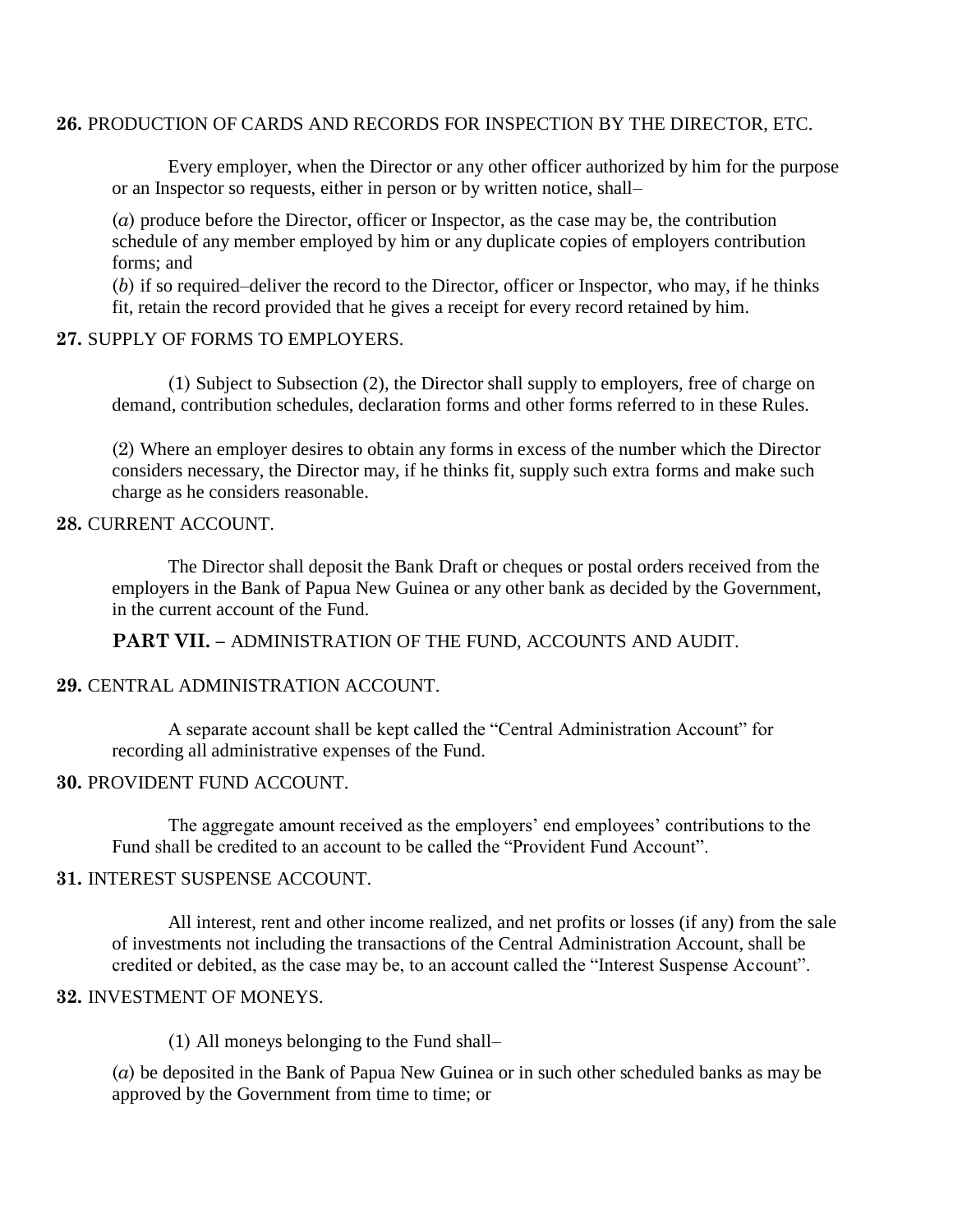(*b*) be invested, subject to such directions as the Minister may from time to time give, in securities, debentures and other ways, provided that such securities are payable both in respect of capital and of interest in Papua New Guinea.

(2) All expenses incurred in respect of, and loss (if any) arising from, any investment shall be charged to the Fund.

## **33.** DISPOSAL OF THE FUND.

(1) Subject to the Act and these Rules, the Fund, not including the Central Administration Account, shall not, except with the previous sanction of the Government, be expended for any purpose other than the payment of the sums standing to the credit of individual members, to the individual members or to their nominees or heirs or legal representatives in accordance with these Rules.

(2) The Fund shall be operated by such officers as may be authorized for the purpose, by the Board.

# **34.** EXPENSES OF ADMINISTRATION.

(1) All expenses relating to the administration of the Fund shall be met from the Fund.

(2) All expenses of the administration of the Fund, including–

(*a*) the fees and allowances of the Trustees and salaries, leave and joining time allowances, travelling and compensatory allowances, gratuities and compassionate allowances, pensions, contributions to the Fund and other benefit fund instituted for the officers and employees of the Board; and

(*b*) the cost of audit of the accounts, legal expenses and all stationery and forms incurred in connection with the purchase and the construction of office buildings and staff quarters,

shall be met only from the Central Administration Account.

(3) The expenses incurred by the Government in connection with the establishment of the Fund shall be treated as a loan and the loan shall be repaid from the Central Administration Account in such instalments as may be fixed by the Government, if such repayment is decided on by the Government.

#### **35.** FORMS OF ACCOUNTS.

The accounts of the Fund including the Central Administration Account, shall be maintained by the Director in such form and manner as specified by the Board.

#### **36.** AUDIT.

(1) The accounts of the Fund, including the Central Administration Account, shall be audited in accordance with the provisions of the Act.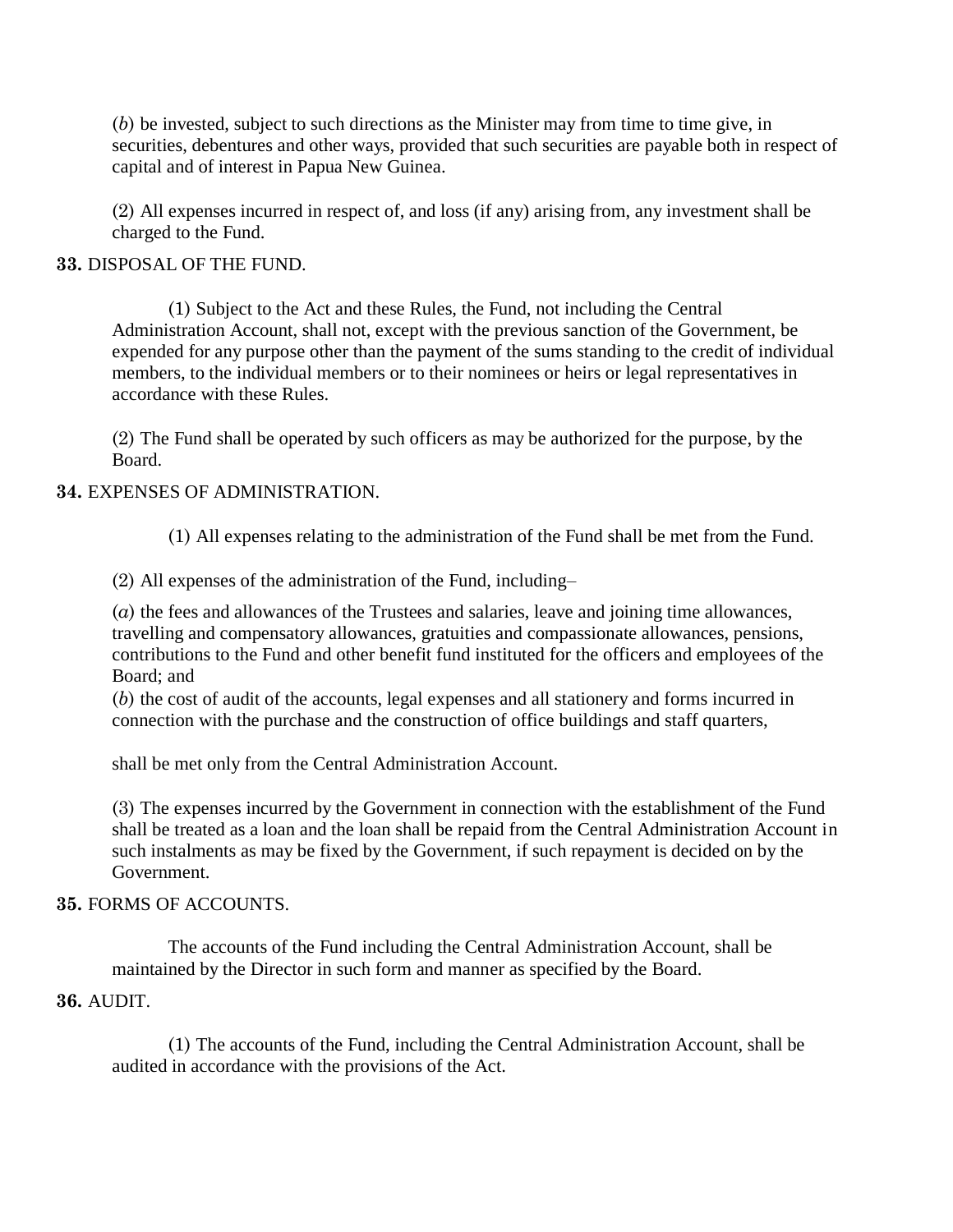(2) The charges on account of audit shall be paid out of the Central Administration Account.

## **37.** TRANSFER OF MEMBERS.

Where a member ceases to be employed in one establishment and secures employment in another establishment, which is not covered under the Act but has a provident fund scheme of its own, he may apply to the Director, in such form as the Director specifies for transfer of the balance of the Fund in his existing account to his account in the new establishment where he takes up employment.

## **37A.** TRANSFER FOLLOWING EXEMPTION OF ESTABLISHMENT.

 $11$ Where an establishment has been exempted from the operations of the Act under–

- (*a*) Section 3 of the Act; or
- (*b*) Section 42 of the Act,

the total amount of accumulations standing to the credit in the Fund of an employee in that establishment shall be transferred to the credit of that employee in the provident fund of that establishment.

## **38.** BUDGET.

(1) The Director shall place before the Board each year before 14 November, a budget showing separately the probable receipts from the contributions and the expenditure which he proposes to incur during the following financial year and the budget as approved by the Board shall be submitted to the Minister for information within one month of its being placed before the Board.

(2) The Director may, at any time during the year, make budgetary reappropriation of funds sanctioned in the budget by the Board provided that–

(*a*) the total amount sanctioned in the budget by the Board is not exceeded; and (*b*) it is made only for meeting such expenses of administration as are to be met from the Central Administration Account in accordance with Section 34; and (*c*) it is reported by him to the Board at the next meeting of the Board.

(3) The Director shall place before the Board a supplementary budget for a financial year, giving detailed estimates of, and reasons for, inescapable expenditures which are likely to be incurred during the year for which no provision has been made in the sanctioned budget and which cannot be covered by Subsection (2), and the supplementary budget as approved by the Board shall be submitted to the Minister for information within one month of its being placed before the Board.

(4) Any expenditure incurred by the Director over and above the sanctioned budget of a financial year and not covered by Subsections (2) and (3) shall be reported to the Board at the earliest practicable moment after the excess is established, for its consideration and approval and for reporting to the Minister.

#### **39.** MEMBERS ACCOUNTS.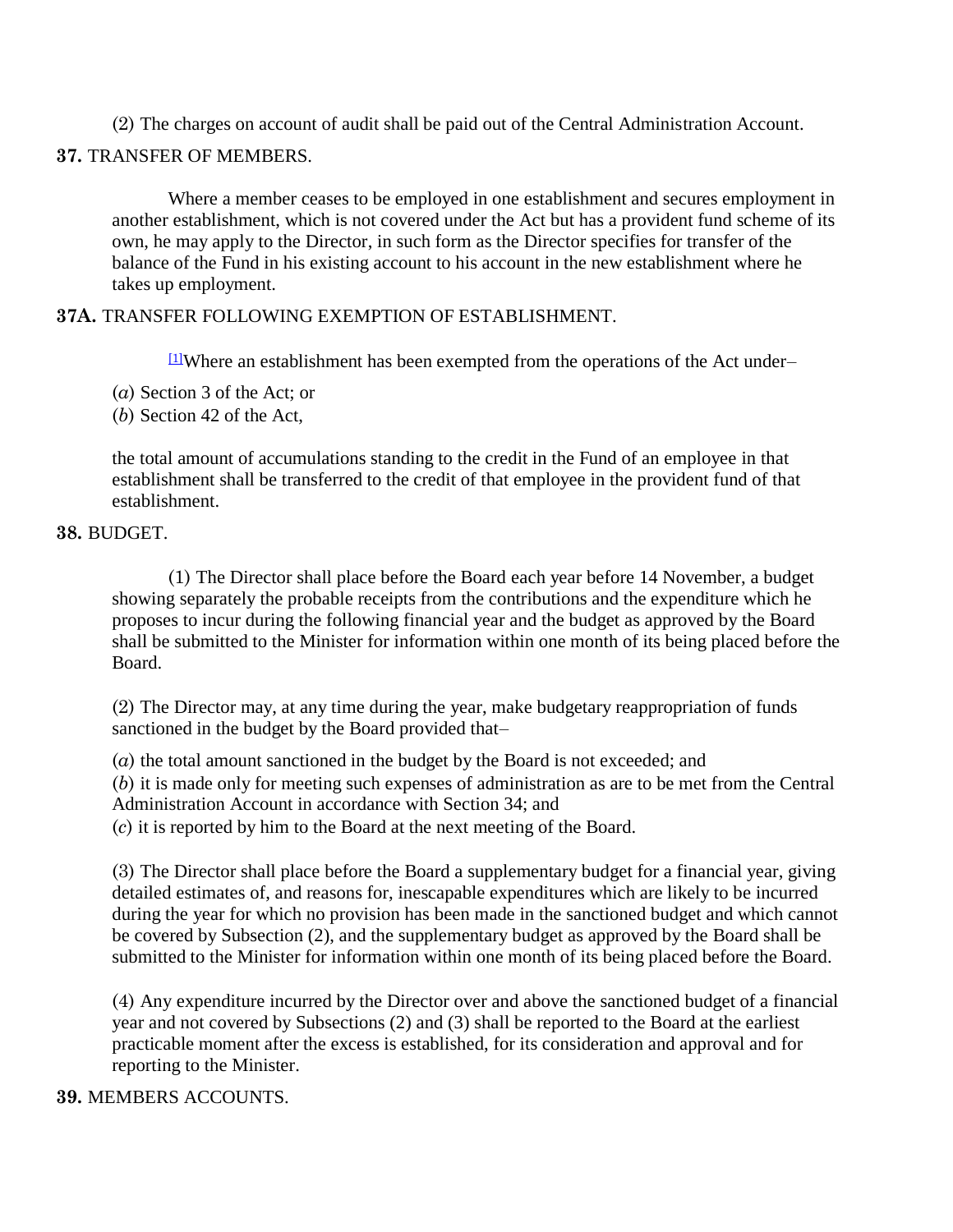(1) An account shall be opened in the office of the Fund in the name of each member in which shall be credited–

- (*a*) his contributions; and
- (*b*) the contributions made by the employer in respect of him; and

(*c*) interest as provided by Section 40.

(2) On receipt of the contribution schedules of a member from his employer or employers at the end of the period of currency of the contribution schedule, the Director shall cause the member's individual accounts to be credited with the amounts shown in them.

## **40.** INTEREST.

(1) The Director shall credit to the account of each member interest at such rate as may be determined by the Board.

(2) Interest for the period of currency of the schedule shall be allowed on the balance standing to the credit of the member on 1 January falling within the period of currency.

(3) Subject to Subsection (4), in case of a claim for a refund under Section 53 or 54 of the Act, interest shall be payable up to the end of the month preceding the date on which the final payment is authorized, irrespective of the date of receipt of the claim from the claimant concerned.

(4) The rate of interest to be allowed on claims for refund for the broken currency period shall be the rate fixed for the financial year in which the refund is authorized.

(5) The aggregate amount of interest credited to the accounts of the members shall be debited to the Interest Suspense Account.

(6) In determining the rate of interest, the Board shall satisfy itself that there is no overdrawal on the Interest Suspense Account as a result of the debit to it of the interest credited to the accounts of members.

**PART VIII. –** NOMINATIONS, PAYMENTS AND WITHDRAWALS FROM THE FUND.

# **41.** NOMINATION.

(1) Each member shall make in his declaration in Form SF2, a nomination for the purposes of Section 54 of the Act.

(2) A nomination made under Subsection (1) may at any time be modified by a member after giving a written notice of his intention of doing so in Form SF10.

(3) A nomination or its modification shall take effect to the extent that it is valid on the date on which it is received by the Director.

**42.** ADVANCE FROM THE FUND FOR THE PURCHASE OF A DWELLING HOUSE, ETC.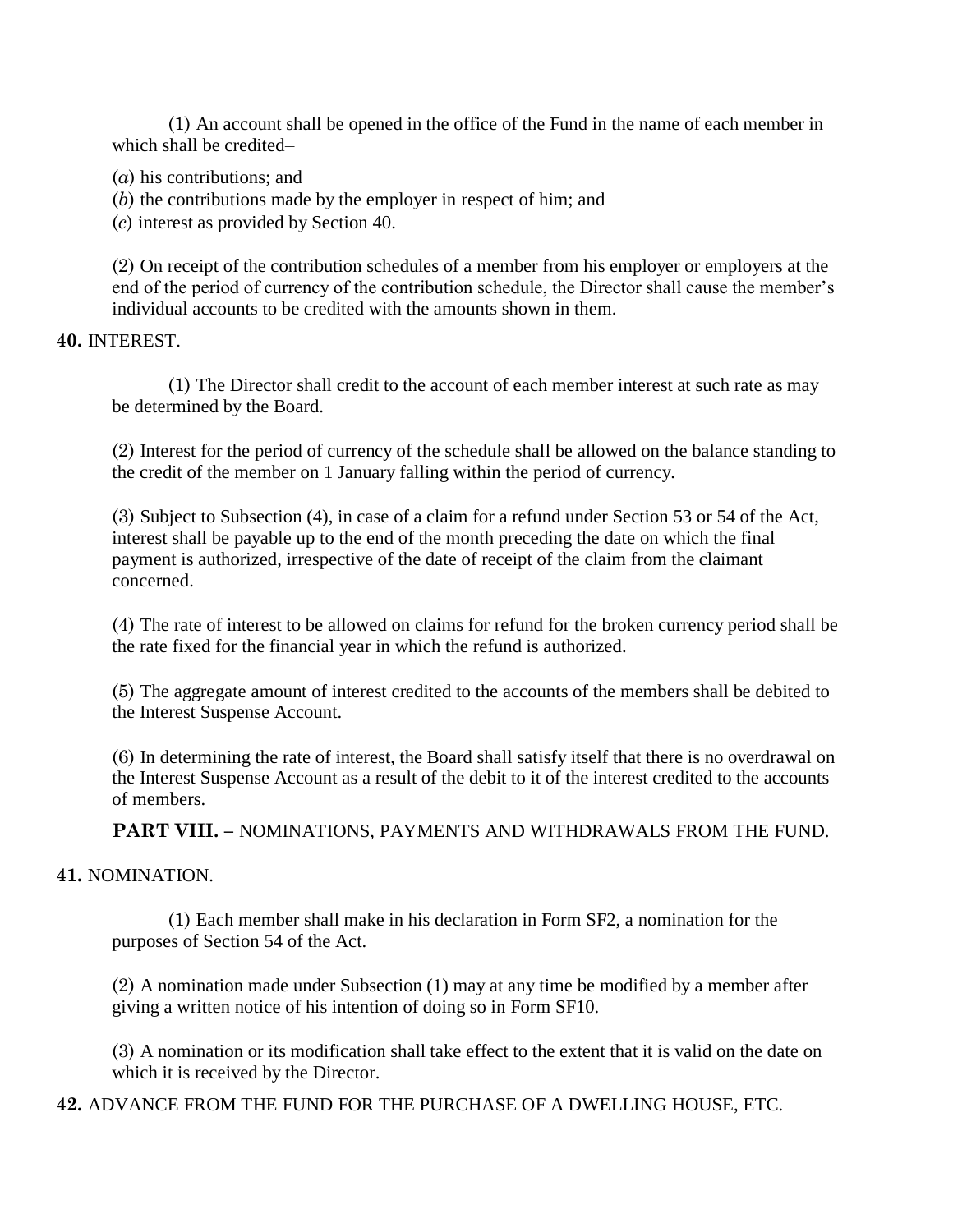(1) For the purposes of this section–

(*a*) a dwelling site or a dwelling house mortgaged to the Government, Provincial Government, a co-operative society, institution, trust, local body, National Housing Corporation, Housing Finance Corporation or scheduled bank solely for obtaining funds for the construction of the house under any housing scheme formulated by the Government or Provincial Government, shall not be deemed to be an encumbered property; and

(*b*) an advance may be granted to a member for acquiring a flat in a building owned jointly with others, if other conditions in this section are satisfied; and

(*c*) land acquired on perpetual lease or on lease for a period not less than 40 years for constructing a dwelling house or a house built on such leased land, shall also not be deemed to be an encumbered property.

(2) Subject to this section, the Director may, on an application from a member, sanction from the amount standing to the credit of the member in the Fund an advance of an amount not exceeding his 24 months' pay or his own total contributions with interest, whichever is less, for purchasing–

(*a*) a dwelling house outright, or on hire-purchase basis from the Government or a co-operative society, institution, trust, local body, National Housing Corporation, Housing Finance Corporation; or

(*b*) a dwelling site for the construction of a dwelling house.

(3) Where the advance is sanctioned for the purchase of a dwelling site in a non-urban area, the amount initially paid towards the advance shall not exceed 12 months' pay of the member or half of his own total contributions with interest, whichever is less, and the balance which shall not exceed 12 months' pay of the member or his own total contributions with interest then standing to his credit, whichever is less, and be paid to the member at his request at the time of the construction of a dwelling house on the dwelling site.

(4) Where the advance is in respect of the construction of a dwelling house it may be sanctioned in such number of instalments as the Director thinks fit.

(5) A member desiring to take an advance for purchasing a dwelling house on a hire-purchase basis, may authorize the Director in writing, in such form as may be prescribed by the Director, to make withdrawals from his Fund account for the purpose of paying the amount of hirepurchase instalments every year direct to the Government or, as the case may be, to the cooperative society, institution, trust, local body, the National Housing Corporation established by the [National](http://www.paclii.org/pg/legis/consol_act/nhca1990318/) [Housing Corporation Act 1990](http://www.paclii.org/pg/legis/consol_act/nhca1990318/), or Housing Finance Corporation and in any such case the total amount of such instalments shall not exceed 24 months' pay of the member or his own total contributions with interest, whichever is less.

(6) Where a dwelling site is to be acquired or houses are to be constructed by a co-operative society on behalf of its members with the view to their allotment to its members, the Director may, on an application from any member of the co-operative society, who is also a member of the Fund, sanction an advance subject to the limitations prescribed in this section and pay the amount direct to the society to the account of the member.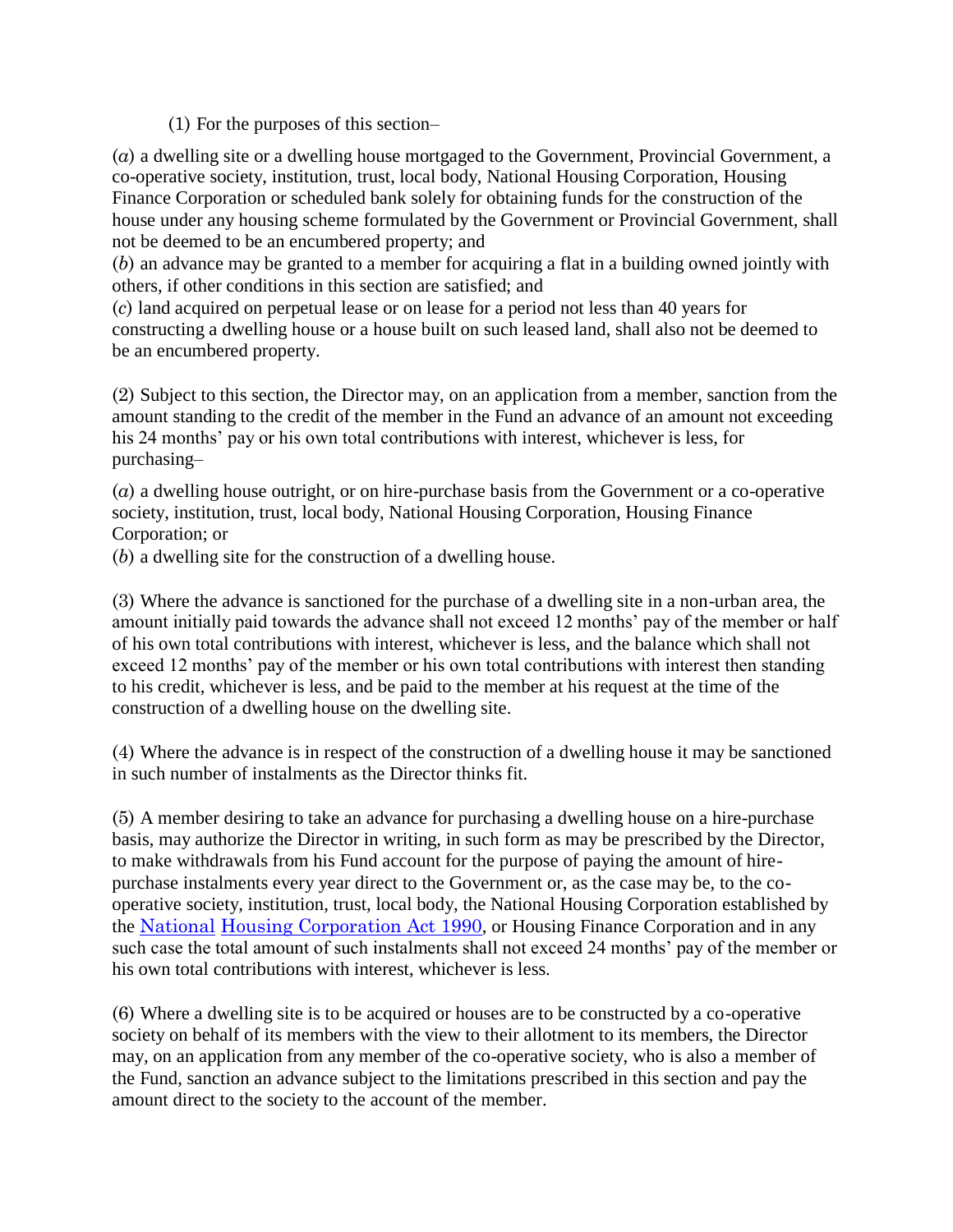(7) An advance under this section shall not be sanctioned unless a member has completed five years membership of the Fund and unless his own total contributions, with interest, in the amount standing to his credit in the Fund is K1,500.00 or more.

(8) Subject to Subsection (9), where an advance is sanctioned for the construction of a dwelling house, the construction shall commence within six months of the withdrawal of the first instalment and shall be completed within 12 months of the withdrawal of the final instalment and in the case of purchase of a dwelling house or a dwelling site, the purchase shall be completed within six months of the withdrawal of the amount.

(9) Subsection (8) is not applicable in the case of purchase of a dwelling house on a hirepurchase basis and in cases under Subsection (6).

(10) Except in the cases specified in Subsection (11), a member shall be entitled to one advance only and no further advance shall be made to a member under this section.

(11) An additional advance up to his six months" pay may be granted once and in one instalment only for additions, substantial alterations or improvements necessary to the dwelling house owned by the member, provided that the advance shall be made only after a period of five years from the date of completion of the dwelling house.

(12) An advance under this section shall not be granted–

(*a*) unless the dwelling site of the dwelling house under construction is free from encumbrances; and

(*b*) for purchasing a share in a joint property or building a house owned jointly, except where land is owned–

(i) by a spouse of the member; or

(ii) jointly by the member and his spouse.

# **43.** TITLE DEEDS TO BE DEPOSITED.

Where a member has been granted an advance under Section 42, he shall, unless the property is already mortgaged to one of the institutions specified in Section 42(1)(a), produce the title deed in respect of the property, so secured out of the advance granted from the Fund, for deposit with the Director and, provided those institutions undertake not to permit sale or disposal or mortgage of the property until the outstanding amount advanced with interest is refunded to the Director, the property shall stand mortgaged in favour of the Board, until such time as the member ceases to be a member or until he refunds the amount of the advance with interest, whichever is earlier.

# **44.** EXCESS ADVANCE TO BE REFUNDED.

Where the advance granted under Section 42 exceeds the amount actually spent for the purpose for which it was sanctioned, the excess amount shall be refunded by the member to the Fund within 30 days of the finalization of the purchase of, or completion of the construction of, or necessary additions to, a dwelling house, as the case may be.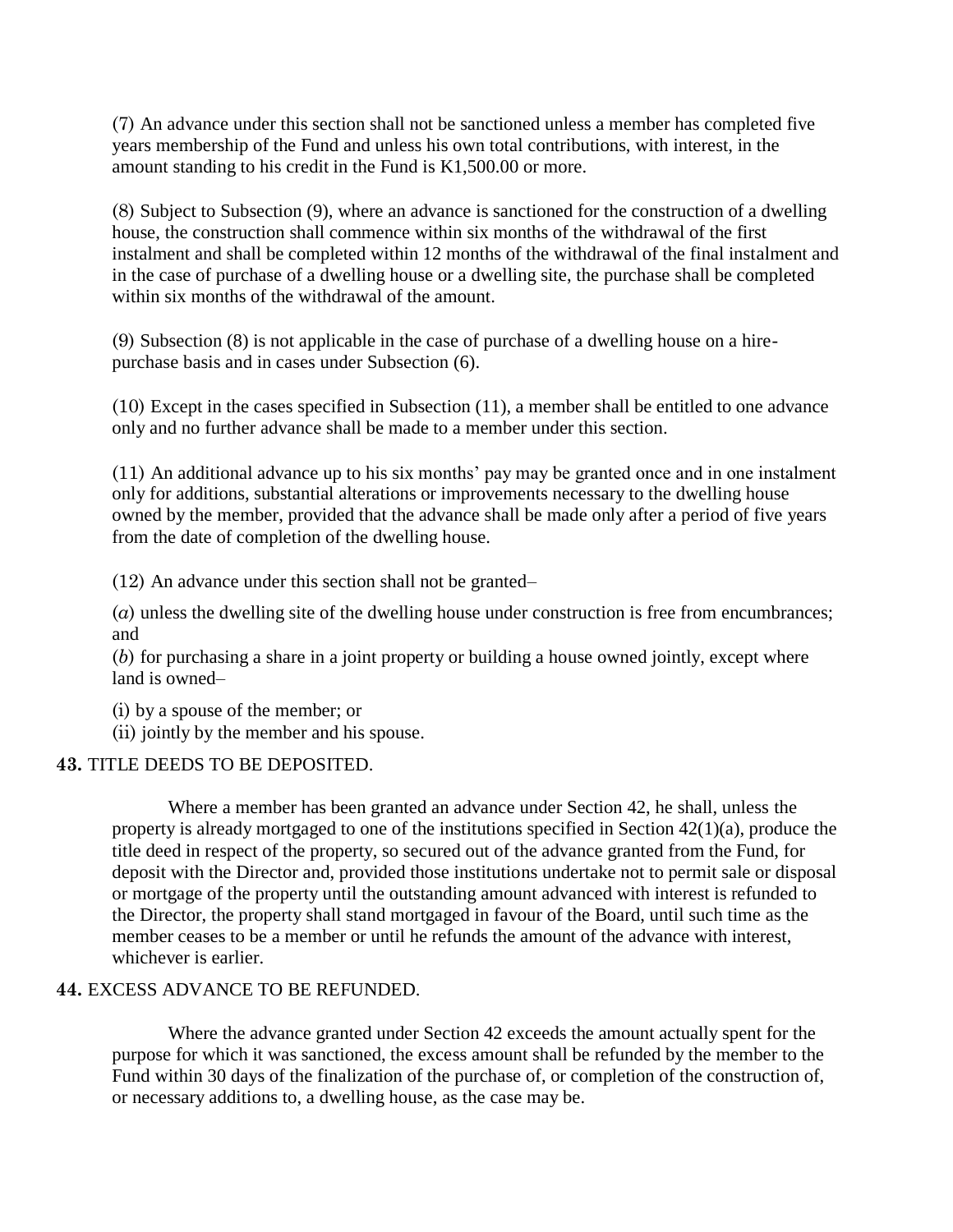#### **45.** MISUSE OF ADVANCE.

(1) Where the Director is satisfied–

(*a*) that the advance granted under Section 42 has been utilized for a purpose other than that for which it was granted; or

(*b*) that the conditions of the advance have not been fulfilled; or

(*c*) that there is a reasonable apprehension that they will not be fulfilled wholly or partly; or

(*d*) that any excess amount will not be refunded in terms of Section 44,

he shall immediately take steps to recover the amount due with interest, at the rate which would be 2% above the rate of interest determined by the Board under Section 40, from the pay of the member in such number of instalments as the Director determines.

(2) For the purpose of recovery under Subsection (1), the Director may direct the employer to deduct each such instalment from the pay of the member and on the receipt of the direction the employer shall make the deduction.

(3) The amount deducted under Subsection (2) shall be remitted by the employer to the Director within such time and in such manner as may be specified by the Director, to be credited to the member's account.

(4) That portion of the interest which might have been credited to a member"s account by the way of interest had he not taken an advance, shall be credited to the member's account and the excess shall be credited to the Interest Suspense Account.

(5) Where any advance granted under this section has been misused, no further advance shall be granted to the member under these Rules.

# **46.** ADVANCE FROM THE FUND TO BE NON-REFUNDABLE.

(1) Subject to Sections 44 and 45 and to Subsection (2), advances under Section 42 shall be non-refundable.

(2) Where the member so desires he shall refund the amount in such number of instalments not exceeding 36 monthly instalments, as fixed by the Director.

# **47.** COMPUTATION OF PERIOD OF MEMBERSHIP.

(1) In computing the period of membership of the Fund of a member under this Part his total service, exclusive of the period of breaks under the same employer or establishment before he became a member, as well as the periods of his membership, whether of the Fund or of private provident funds of exempted establishments or provident funds exempted under the Act, immediately preceding the current membership of the Fund, shall be included.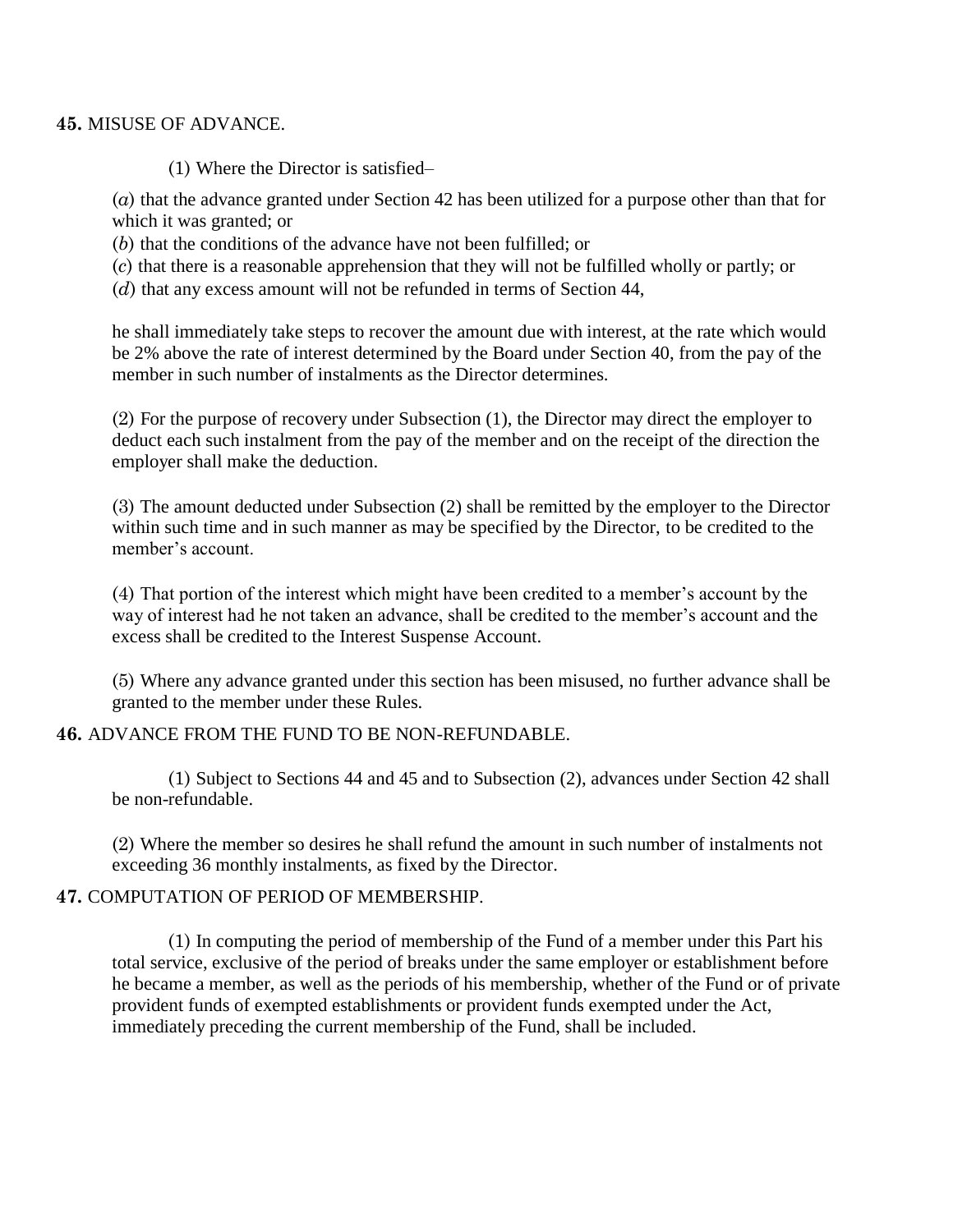(2) Where the member has severed his membership by withdrawal from a provident fund, his period of membership prior to his withdrawal shall not count towards a computation under Subsection  $(1)$ .

## **48.** CIRCUMSTANCES IN WHICH ACCUMULATIONS IN THE FUND ARE PAYABLE TO A MEMBER.

A member may withdraw the full amount standing to his credit in the Fund in the circumstances specified in Section 52 of the Act.

## **49.** SPECIAL CIRCUMSTANCES OF RETRENCHMENT.

(1) Subject to this Section, where there is mass or individual retrenchment the payment will be made only after a period of six months, if the member has not yet secured employment in the meantime in another establishment to which the Act applies.

(2) Where the retrenched member secures employment in any establishment to which the Act applies, the amount shall be retained in his account.

(3) Where the retrenched member secures employment in an establishment not covered by the Act the accumulations due to him shall be paid in cash to him after the expiration of six months or be transferred under Section 47 of the Act to the credit of the account of the member in the provident fund of the establishment in which he is re-employed, provided that this is done only if the member so desires and the transfer is permissible under the rules of that provident fund.

# **50.** OTHER SPECIAL CIRCUMSTANCES IN WHICH ACCUMULATIONS MAY BE PAID.

A member may also withdraw the full amount standing to his credit in the Fund, but only where the actual payment is made after completing a continuous period of not less than six months immediately preceding the date on which the member makes the application for withdrawal where–

(*a*) an establishment is closed but certain employees, who are not retrenched, are transferred by the employer to another establishment not covered under the Act; or

(*b*) a member is transferred from an establishment to which the Act applies to another establishment not covered under the Act, but is under the same employer.

# **51.** SPECIAL CONDITIONS RELATING TO BODILY OR MENTAL INFIRMITY.

(1) Where a member retires on account of bodily or mental infirmity and produces a medical certificate from any of the doctors specified in the certificate, the Director may demand from the member a fresh certificate from the superintendent of a Government hospital or any doctor acting on his behalf, where the original certificate produced by him gives rise to suspicion regarding its genuineness.

(2) The fee of the superintendent or doctor incurred by a demand under Subsection (1)–

(*a*) shall be paid from the Fund where the findings of the superintendent or any doctor acting on his behalf agree with the original certificate; and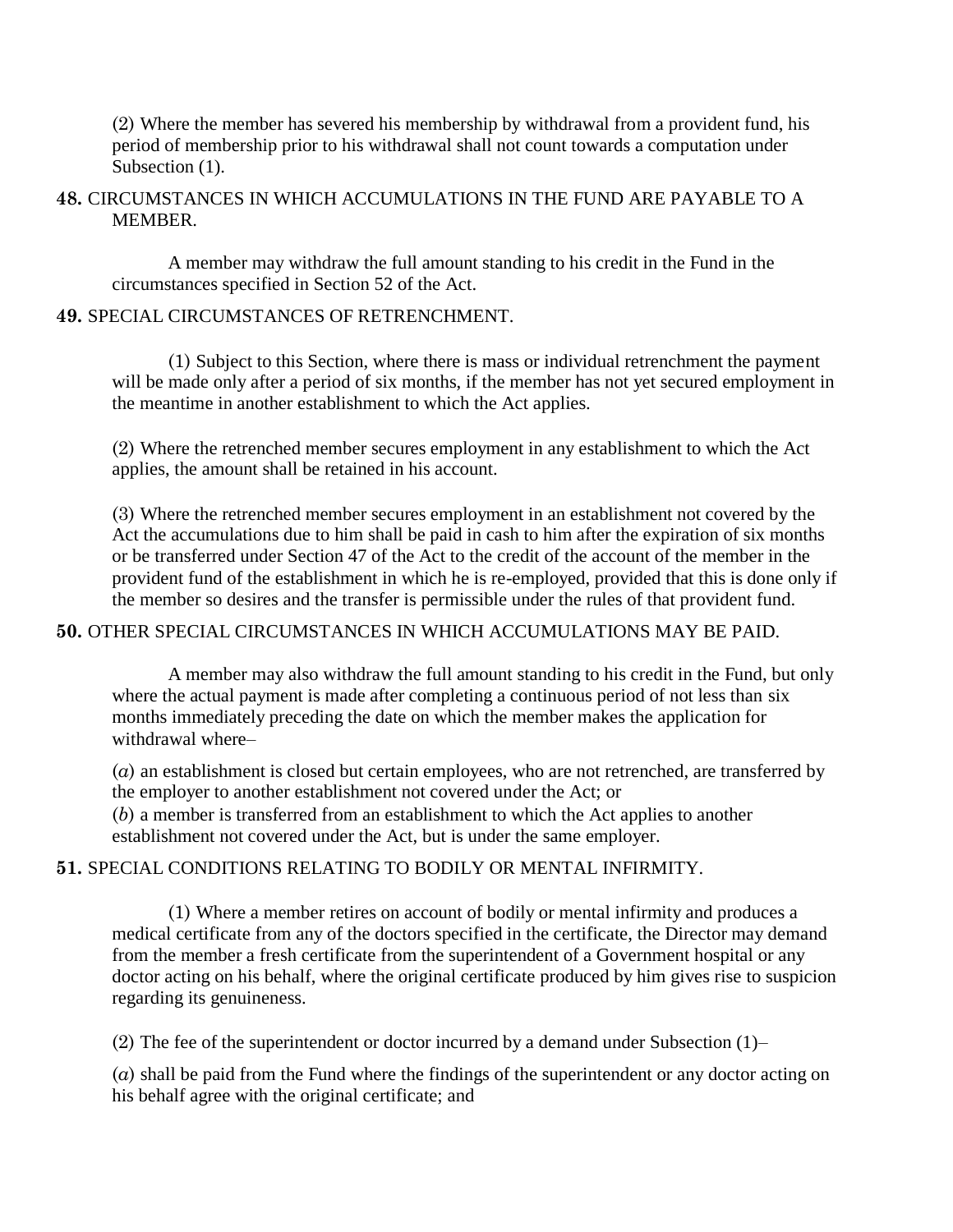(*b*) where the findings do not agree with the original certificate–half of the fee shall be paid from the Fund and the remaining half debited to the member's account.

(3) A member suffering from tuberculosis or leprosy or cancer, even if contracted after leaving the service of an establishment on grounds of illness but before payment has been authorized, shall be deemed to have been permanently and totally incapacitated for work.

## **52.** OTHER GENERAL CIRCUMSTANCES IN WHICH ACCUMULATIONS MAY BE PAID.

(1) Subject to Subsection (2), in cases other than those specified in Section 52 of the Act, the Board, or where so authorized by the Board, the Director or any officer subordinate to him, may permit the member to withdraw, subject to Section 53, the amount standing to his credit in the Fund, where he has not been employed in any establishment to which the Act applies for a continuous period of not less than six months immediately preceding the date on which he makes the application for withdrawal.

(2) The Director or any other officer authorized by him for the purpose may, in cases of hardship reduce, subject to such rules as may be made in this regard by the Director with the previous approval of the Board, the period of six months to the extent that he considers necessary.

# **53.** CONDITIONS RELATING TO WITHDRAWAL UNDER SECTION 52.

(1) When a member withdraws any amount under Section 52, the following provisions apply:–

(*a*) 75% of the employer"s contribution and interest on it shall be forfeited to the Fund, where the period of his membership is less than five years; or

(*b*) 50% of the employer"s contribution and interest on it shall be forfeited to the Fund, where the period of his membership is five years or more but less than eight years; or

(*c*) 25% of the employer"s contribution and interest on it shall be forfeited to the Fund, where the period of membership is eight years or more but less than 12 years; or

(*d*) 15% of the employer's contribution and interest on it shall be forfeited to the Fund, where the period of the membership is 12 years or more but less than 15 years.

(2) Any sum forfeited to the Fund under Subsection (1) shall not be returned to the employer but shall be credited to the Forfeiture Account of the Fund.

# **54.** MEMBER WHO WITHDRAWS AND OBTAINS RE-EMPLOYMENT IN AN ESTABLISHMENT TO WHICH ACT APPLIES.

A member who withdraws the amount due to him under Section 52 shall, on obtaining reemployment in an establishment to which the Act applies, be treated as a new member.

# **55.** ACCUMULATIONS OF A DECEASED MEMBER.

(1) On the death of a member before the amount standing to his credit–

- (*a*) has become payable; or
- (*b*) has become payable but has not been paid,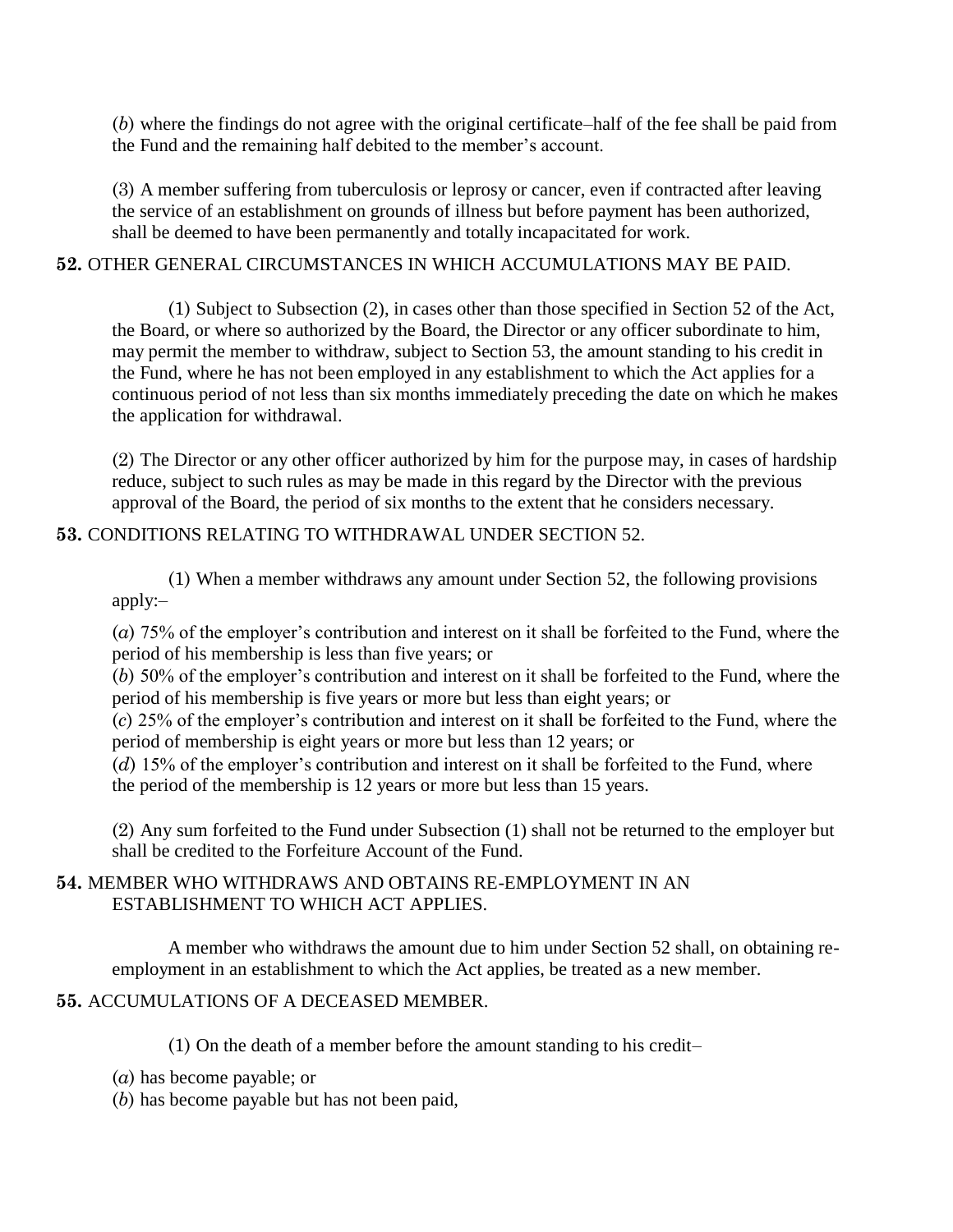where–

(*c*) a nomination made by the member in accordance with Section 54 of the Act subsists, the amount standing to his credit in the Fund or that part of it to which the nomination relates, shall become payable to his nominee or nominees in accordance with the nomination; or (*d*) no nomination subsists or if the nomination relates only to a part of the amount standing to his credit in the Fund, the whole amount or the part of it to which the nomination does not relate, as the case may be, shall, subject to Subsection (2), become payable to the members of his family in equal shares.

(2) A share under Subsection  $(1)(d)$  shall not be payable to-

- (*a*) a son who has attained majority; or
- (*b*) a son of a deceased son who has attained majority; or
- (*c*) married daughters whose husbands are alive; or
- (*d*) married daughters of a deceased son whose husbands are alive,

where there is any member of the family other than those specified in this subsection.

(3) The widow or widows and the child or children of a deceased son shall receive between them, in equal parts, only the share which that son would have received if he had survived the member and had not attained the age of majority at the time of the member's death.

(4) Where Subsections (1)(c) and (d), (2) and (3) do not apply, the whole amount shall be payable to the person legally entitled to it.

#### **56.** PAYMENT OUT OF FUND.

(1) When the amount standing to the credit of a member, or the balance after any deduction under Section 53 becomes payable, it is the duty of the Director to make prompt payment and where there is–

(*a*) no nominee; or

(*b*) no person entitled to receive the amount under Section 55,

the Director may–

(*c*) if the amount to the credit of the Fund does not exceed K10,000.00; and

(*d*) if satisfied after enquiry about the title of the claimant,

pay such amount to the claimant.

(2) Where any portion of the amount, which has become payable, is in dispute or doubt, the Director shall make prompt payment of that portion of the amount in regard to which there is no dispute or doubt, the balance being adjusted as soon as possible.

#### **57.** PAYMENT TO MINOR.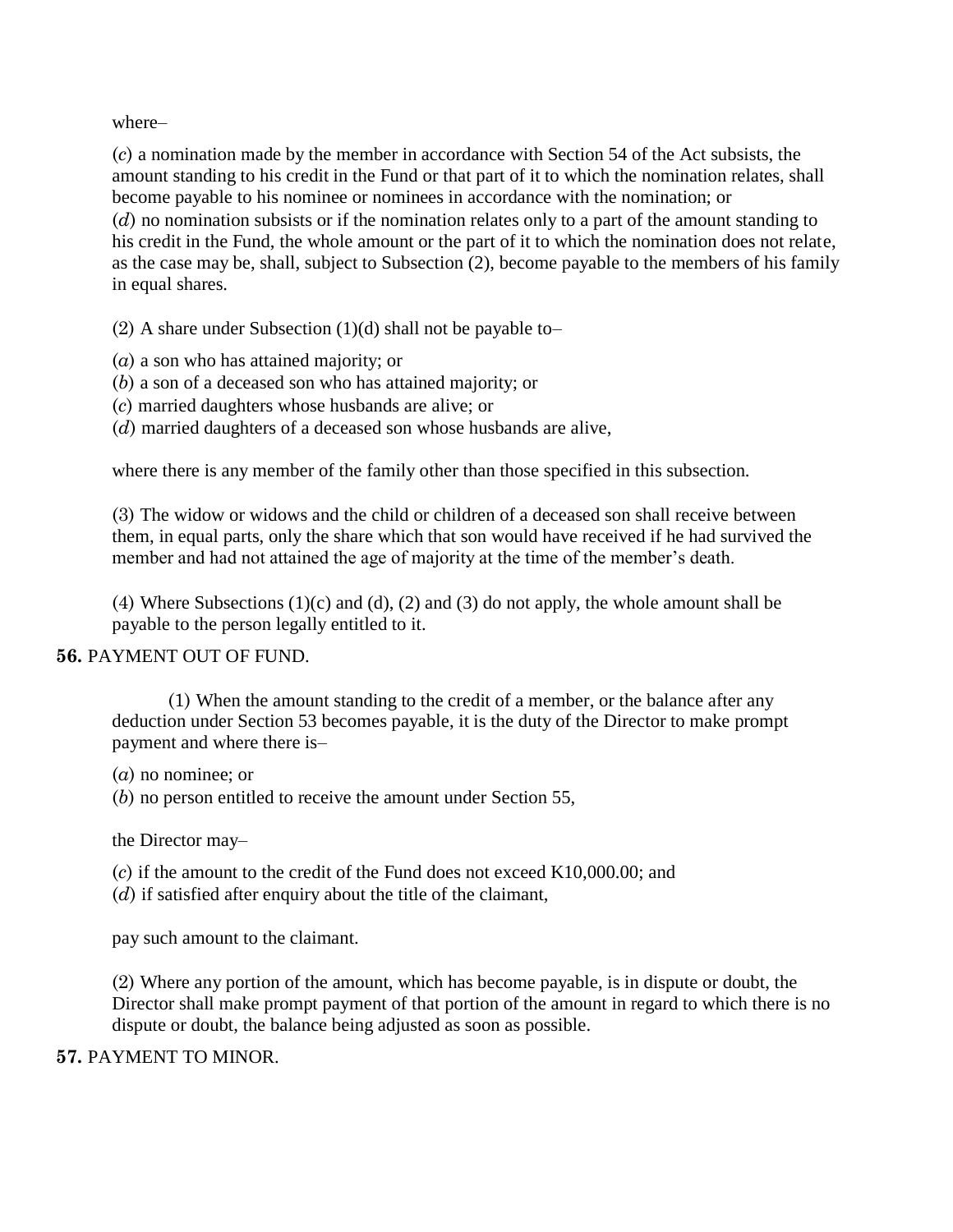Where the person to whom any amount is to be paid under the Act is a minor, the payment shall be made–

- (*a*) where a guardian has been appointed under any other law–to the guardian; or
- (*b*) where no guardian has been appointed under any other law–
- (i) to the natural guardian; or
- (ii) where there is no natural guardian–to such person as–
- (A) where the amount does not exceed K10,000.00–the Director; or
- (B) where the amount exceeds K10,000.00–the Chairman,

considers to be the proper person representing the minor and the receipt of that person for the amount paid shall be a sufficient discharge.

## **58.** PAYMENT TO PERSON OF UNSOUND MIND.

Where a person to whom any amount is to be paid is of unsound mind as that expression is used in the [Public](http://www.paclii.org/pg/legis/consol_act/pha1973126/) [Health Act 1973](http://www.paclii.org/pg/legis/consol_act/pha1973126/), the payment shall be made–

- (*a*) where a person has been appointed to manage the estate–to that person; or
- (*b*) where no person has been appointed to manage the estate–
- (i) to the natural guardian; or
- (ii) where there is no natural guardian–to such person as–
- (A) where the payment does not exceed K10,000.00–the Director; or
- (B) where the payment exceeds K10,000.00–the Chairman,

considers to be the proper person to whom payment should be made.

# **59.** POSTHUMOUS CHILD.

(1) Where it is brought to the notice of the Director that a posthumous child is to be born to the deceased member he shall retain the amount which will be due to the child in the event of its being born alive, and distribute the balance.

(2) Where subsequently no child is born or the child is still-born, the amount retained shall be distributed in accordance with these Rules.

#### **60.** METHOD OF MAKING CLAIM.

(1) Subject to Subsection (2), any person who desires to claim payment under these Rules shall send a written application on the form provided for the purpose to the Director through the employer who, after necessary attestation, shall forward it to the Director within 10 days of receipt of the application.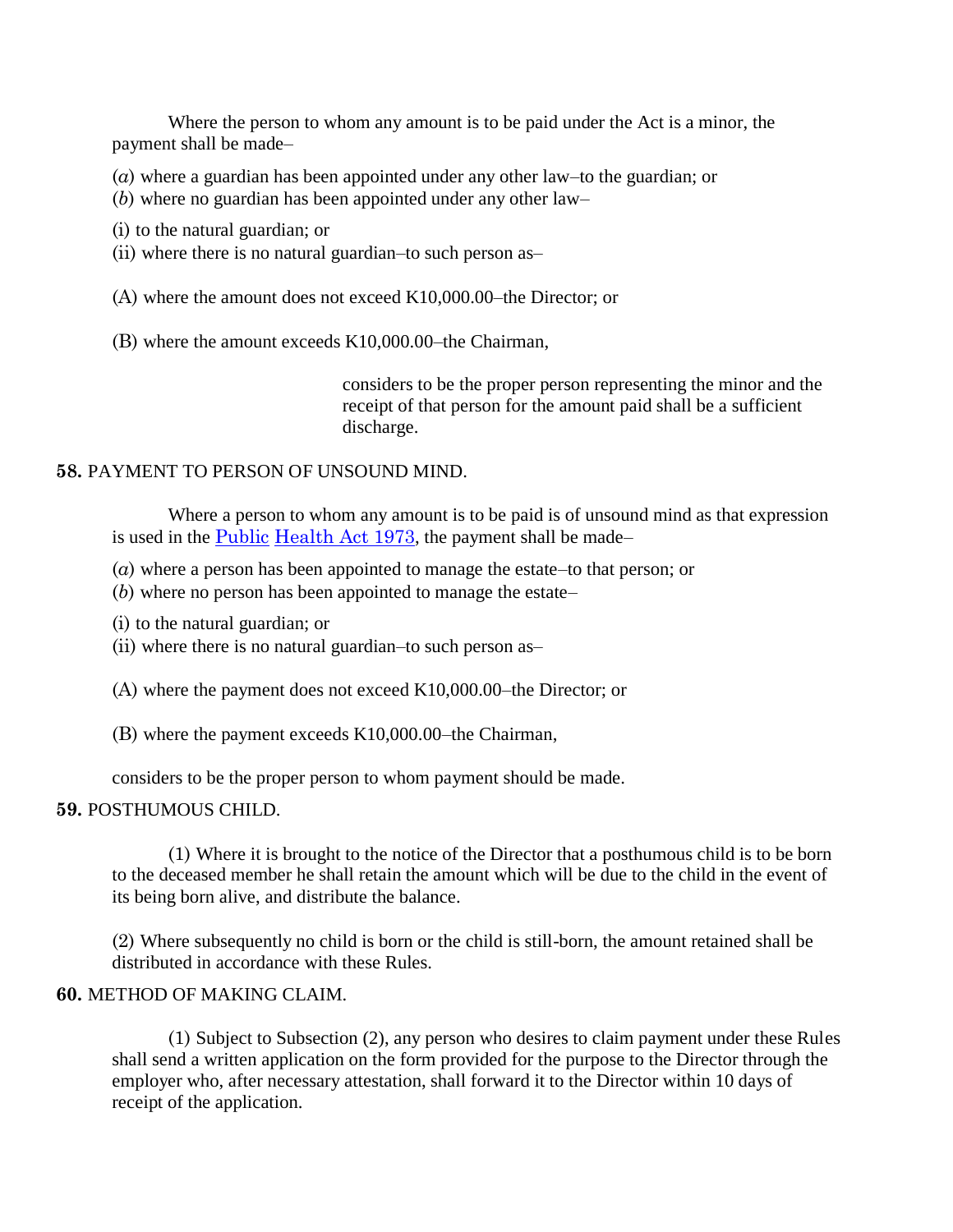(2) Where a person is unable to send the application through the employer for any reason, he may submit it to the Director and the Director may forward the application to the employer, for verification if considered necessary.

(3) Where a claim has been submitted to him under this section, an employer shall forward, or return, to the Director, every application received by him, within 15 days of his having received it, after compliance with any instructions of the Director.

## **61.** METHOD OF PAYMENT.

(1) The Director may at the option of the person to whom payment is to be made, make the payment–

- (*a*) subject to Subsection (2), by postal order at the cost of the payee; or
- (*b*) by crossed cheque sent through the post; or
- (*c*) by deposit in the payee"s savings bank account; or
- (*d*) through the employer.

(2) Where the Fund money is remitted by postal order, the balance (if any) remaining after such remittance shall be credited to the Forfeiture Account and in the case of a claim for the balance, the amount shall be paid by debiting the Forfeiture Account.

#### **62.** UNCLAIMED DEPOSITS ACCOUNT.

#### (1) Any amount–

(*a*) becoming due to a member as a result of supplementary contribution from the employer in respect of leave pay or arrears of pay or instalment of arrears contribution, received in respect of a member whose claim has been settled on account but which could not be remitted for want of latest address; or

(*b*) being accumulation in respect of any member who has either ceased to be employed, or died, but no claim has been preferred within a period of three years from the date it becomes payable; or

(*c*) having been remitted to a person, is received back undelivered, and is not claimed again within a period of three years from the date it became payable,

shall be transferred to an account to be called the "Unclaimed Deposits Account".

(2) In the case of a valid claim for the payment of any unclaimed amount, the amount shall be paid by debiting the Unclaimed Deposits Account.

# **63.** ANNUAL STATEMENT OF MEMBER"S ACCOUNT.

(1) As soon as possible after the end of each year the Director shall send to each member through the employer of the establishment in which he was last employed a statement of his account in the Fund showing–

(*a*) the opening balance at the beginning of the period; and

(*b*) the amount contributed during the year; and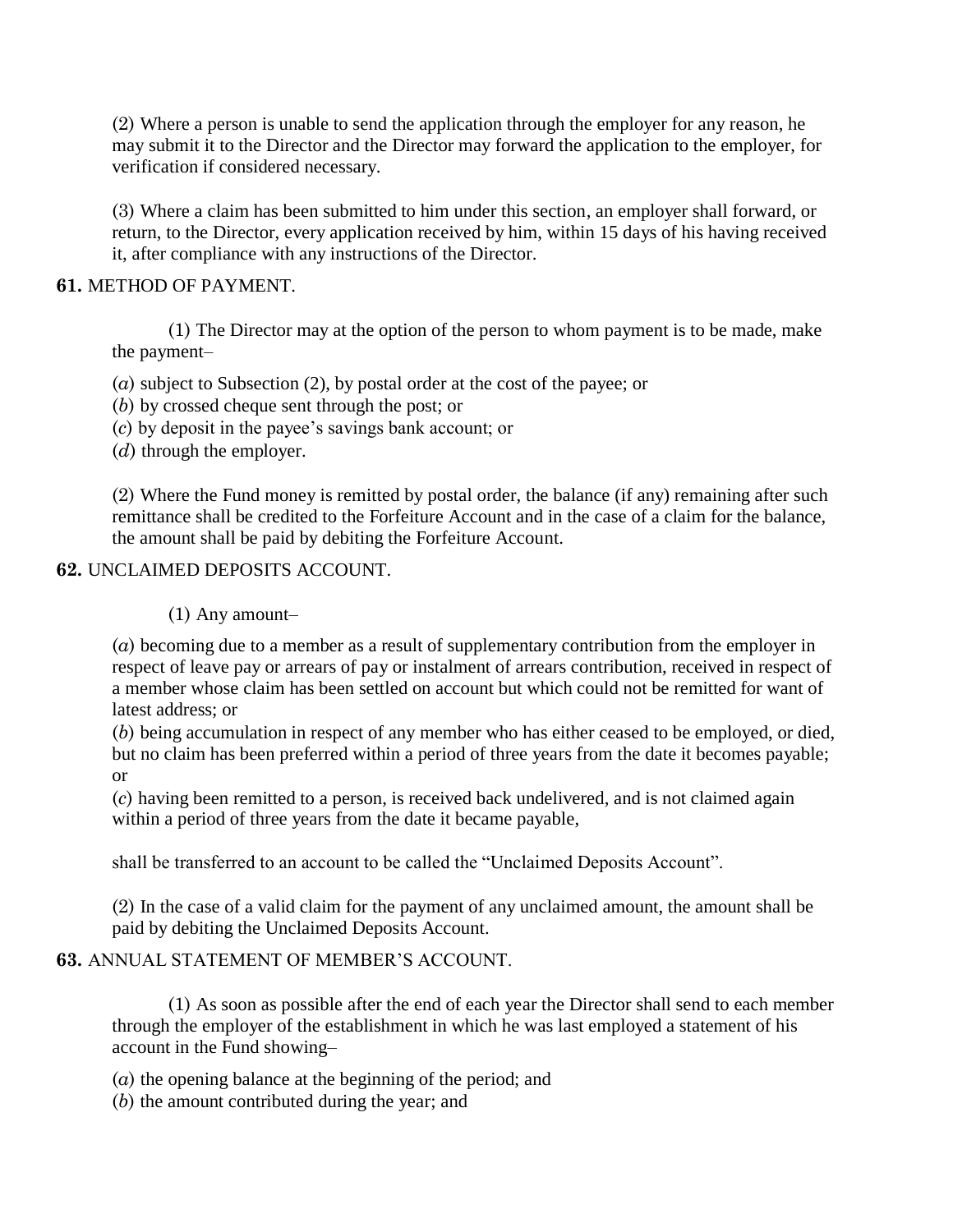(*c*) the total amount of interest credited at the end of the period or debited in the period; and

(*d*) the closing balance at the end of the period.

(2) It is the responsibility of members to satisfy themselves as to the correctness of the annual statement and any error may be brought to the notice of the Director within three months of the receipt of the statement.

**[PART IX.](http://www.paclii.org/pg/legis/consol_act/pha1973126/index.html#p9) –** MISCELLANEOUS.

## **64.** ANNUAL REPORT.

The Board shall approve before 15 July, and submit to the Government before 30 August in each year a report on the working of the Fund during the previous financial year.

**65.** ISSUE OF COPIES OF MEMBERS" ACCOUNTS, ANNUAL REPORT, ETC.

The Director shall furnish copies of the members' accounts and of the Annual Reports of the Fund to any employer or member on written application and on payment of such fees and subject to such conditions as may be specified by the Board.

## **66.** PUNISHMENT FOR FAILURE TO PAY CONTRIBUTION, ETC.

A person who–

(*a*) deducts or attempts to deduct from the pay or other remuneration of a member the whole or any part of the employer's contribution; or

(*b*) fails or refuses to submit any return, statement or other documents required by the Act or submits a false return, statement or other document, or makes false declaration; or

(*c*) obstructs any Inspector or other official appointed under the Act in the discharge of his duties or fails to produce any record for inspection by the Inspector or other official; or

(*d*) contravenes or does not comply with any other requirement of the Act or these Rules,

is guilty of an offence.

Penalty: A fine not exceeding K1,000.00 or imprisonment for a term not exceeding six months, or both.

#### **67.** CONDUCT OF BUSINESS OF THE BOARD.

(1) All orders and other instruments shall be made and executed in the name of the Board and shall be authenticated by such person and in such manner as the Board specifies.

(2) All contracts and assurances of property shall be expressed to be made to the Board and shall be executed on behalf of the Board by the Director.

# **68.** POWER TO ISSUE DIRECTIONS.

(1) The Director may, subject to the Act, from time to time, issue such directions to the establishments covered under the Act as he may consider necessary for the proper